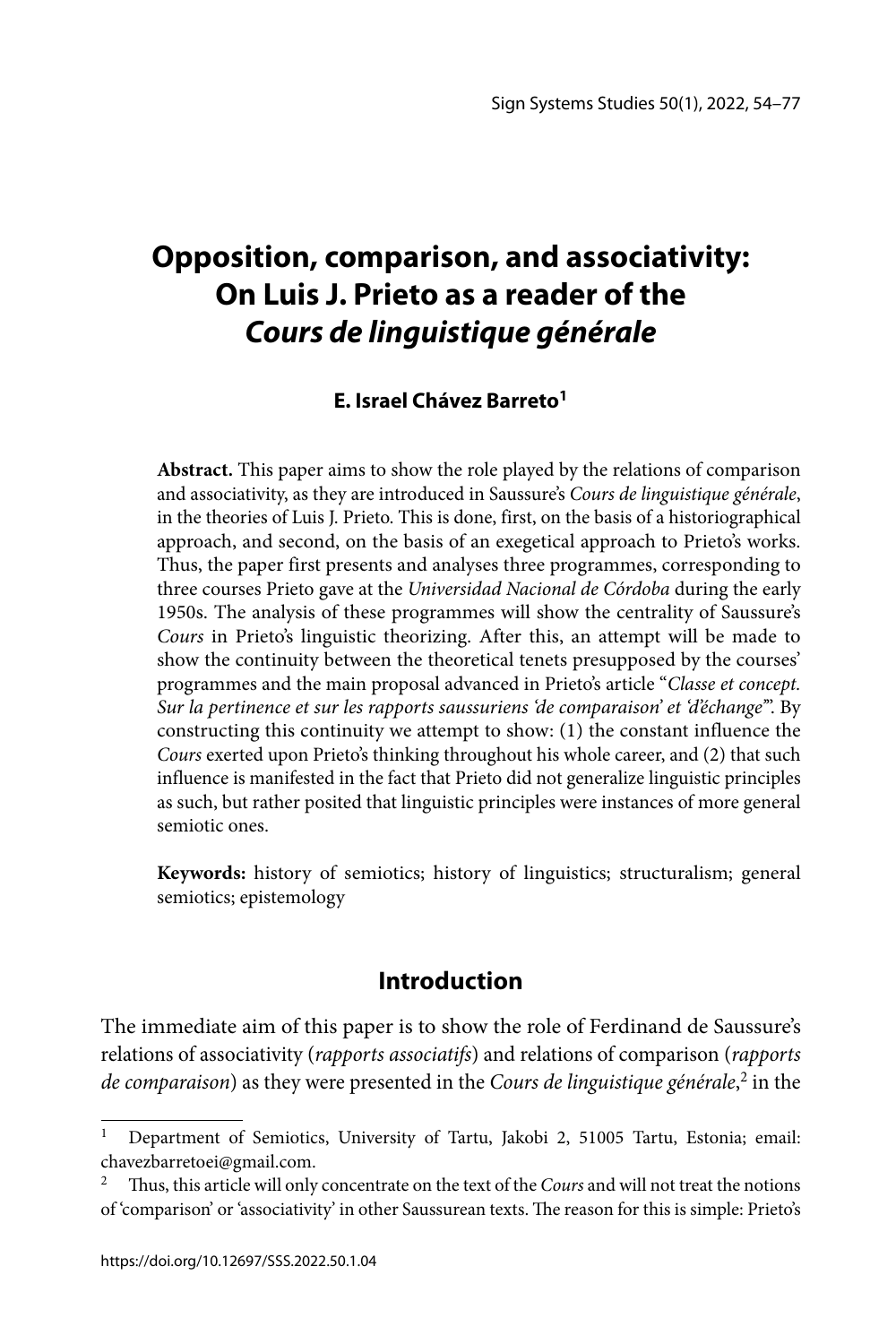theories of Luis Jorge Prieto. The main theses I will advance in the article are the following: (1) there exists a continuity between Prieto's early work on linguistics and his later work in (general) semiotics; (2) this continuity is dependent upon the fact that for Prieto, from very early on, the linguistic phenomenon was nothing but a special case of broader *semiotic* phenomena; (3) it is this inclusion of the linguistic within the semiotic that allowed him to formulate his 'epistemological' (which I will label 'cognitive' instead) interpretation of the linguistic theories with which he was working, and it was this interpretation that ultimately led him to elaborate a special kind of general semiotics. Presenting evidence backing up claims (2) and (3) will hopefully allow the reader to acknowledge the importance of Saussure's thinking for Prieto, for indeed, the theoretical position of Prieto to a large extent derives from conceiving linguistics as a part of 'semiology'.

In order to show the validity of the thesis, this paper first presents and comments on the programmes for three courses Prieto gave at the *Universidad Nacional de Córdoba* (Argentina) from 1953 to 1954. Thereafter, the programmes of these courses are examined in the light of the academic articles Prieto published during those years (for this purpose mainly Prieto 1953; 1954a; 1954b, and to some extent also Prieto 1958a; 1958b; 1960 are used). In doing so, the focus will be on the following notions: opposition, contrast, articulation, proportion and arbitrariness. For the purposes of the discussion, the definitions for these notions are mainly drawn from Prieto 1954a and 1954b due to the fact that these texts were written by Prieto in parallel with, or as preparation for, teaching the courses examined in the upcoming sections.<sup>3</sup>

'Opposition' means the relationship between all the elements that can appear in a given position, or in the same context, within a compound object. For instance, to the extent that Spanish /b/ and /p/ can both appear at the onset of the first syllable of a Spanish word, although certainly not at the same time (i.e. in Hjelmslevian terms, it is *either* /b/ *or* /p/ which appears at the beginning of a syllable), we can say that, within the Spanish phonological system, /b/ and /p/ are opposed to each other.

writings virtually never refer to any other text by Saussure but the *Cours*. In a note published in the *Journal de Genève* on 27 January 1995, in relation to his leaving the Chair of General Linguistics at the University of Geneva, Prieto is quoted saying that he considered himself "*saussurien que dans la mesure où il s'occupe de la problématique posée par Ferdinand de Saussure*".<br><sup>3</sup> This is important, for all these notions are not originally Prieto's, and they were often used

by linguists who interpreted Saussure in a functionalist key, for instance André Martinet (with whom Prieto studied from 1956 to 1960) or Eric Buyssens. However, as we will see, Prieto would sometimes change just enough in a definition to render it his "own" definition of a term; therefore, it seems safer to define these notions as they are present in his own works, inasmuch as we are interested in Prieto's thinking.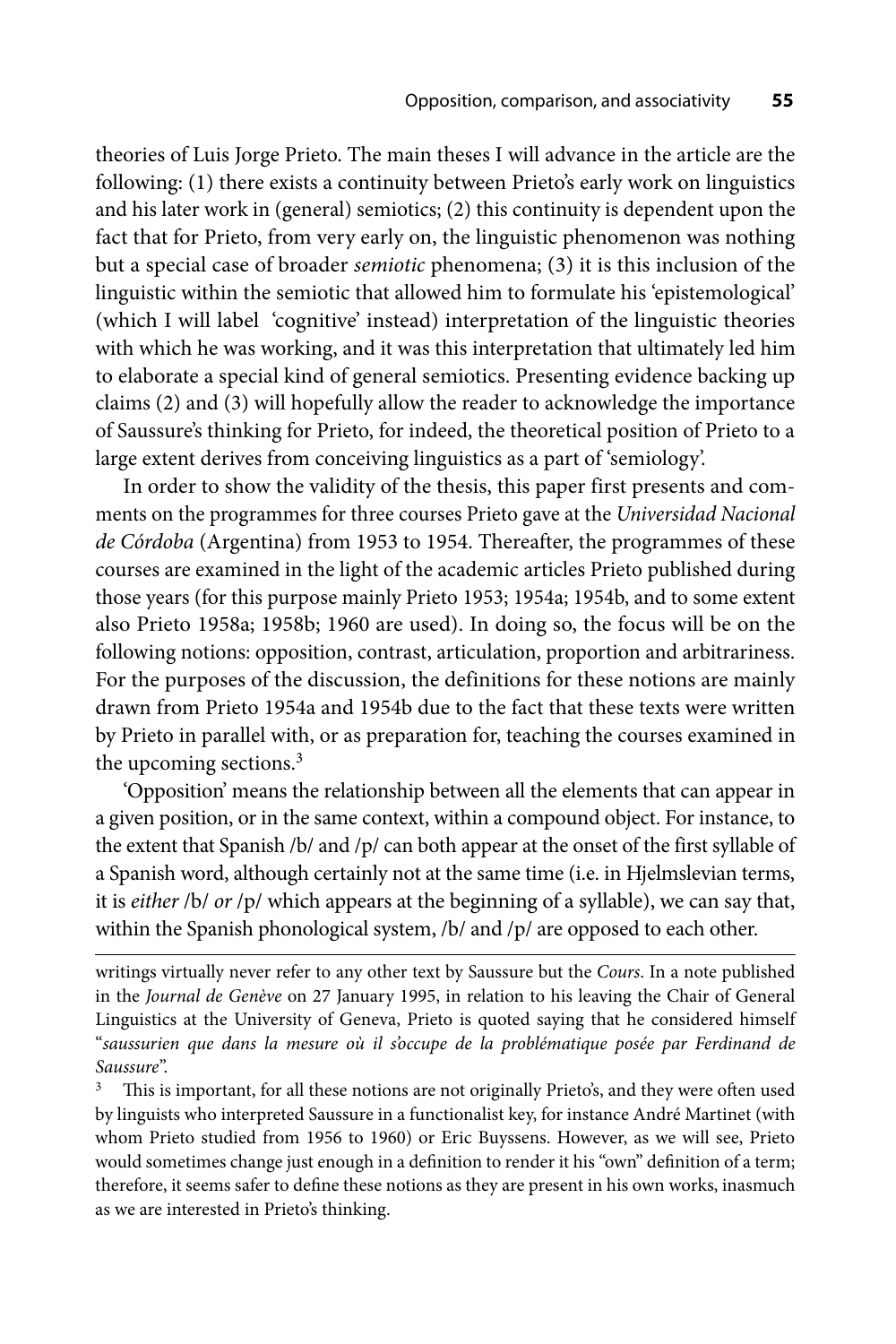What is meant by 'contrast' is the relationship between the elements of a compound object. It is precisely a relationship of contrast that will determine the functionality of a position. In the Spanish syllable /pa/, the phonemes /p/ and /a/ *contrast* with each other (in Hjelmslevian terms, *both* /p/ *and* /a/ appear as making up the given compound object that is the syllable /pa/), and their contrast is given by the fact that they take different functions within the syllable.

It is important to note that these two definitions are taken directly from Prieto's works, but they are not exclusive to Prieto. Actually, this way of understanding 'opposition' and 'contrast' is shared by most of the functional linguists in the French tradition, beginning with André Martinet (see Akamatsu 2008: 138–139 who even refers to a "Paris school").

Opposition and contrast will be central in understanding the continuity between the early linguistic works of Prieto and his late semiotic thinking. Prieto's first articles were devoted to phonology and they dealt extensively with the syllabic structure, especially in order to draw conclusions about "phonological syntax". Prieto's main stance regarding syllabic structure is that for every phonological system there are partial systems corresponding to the functional positions within the syllable. He thus distinguishes, first, simply between a central position (the syllabic nucleus) and a non-central position (either onset or coda).<sup>4</sup> In Prieto 1954b: 54 we can thus read the following:

> *Nous appellerons les particularités phoniques qui distinguent les phonèmes centraux des phonèmes non-centraux "traits pertinents contrastifs", et les particularités phoni ques qui distinguent entre eux les phonèmes centraux d'une part, les phonèmes non-centraux d'autre part, "traits oppositionnels".*

> We shall call "contrastive distinctive features" the phonic particularities which distinguish central from non-central phonemes, and "oppositional features" the phonic particularities which distinguish both the central phonemes from one another, and the non-central phonemes from one another.<sup>5</sup>

Opposition is then the relationship differentiating between the same (functional) type of phonemes, while contrast distinguishes between the functional position of each type of phonemes. Prieto 1954b posits that there are oppositional features and contrastive features, meaning that, in 1954, Prieto saw features as existing in two

<sup>4</sup> In his doctoral thesis, the non-central positions, onset or coda, are called positions of maximum and minimal differentiation respectively (given that, in Spanish, many phonological oppositions existing in onset are neutralized in coda: see Prieto 1953: 6, 8, 14, 42. Chávez Barreto 2021 includes an overview of the Spanish consonant system in both positions as described by Prieto 1953).

<sup>&</sup>lt;sup>5</sup> Translations into English are by the author of the article unless indicated otherwise.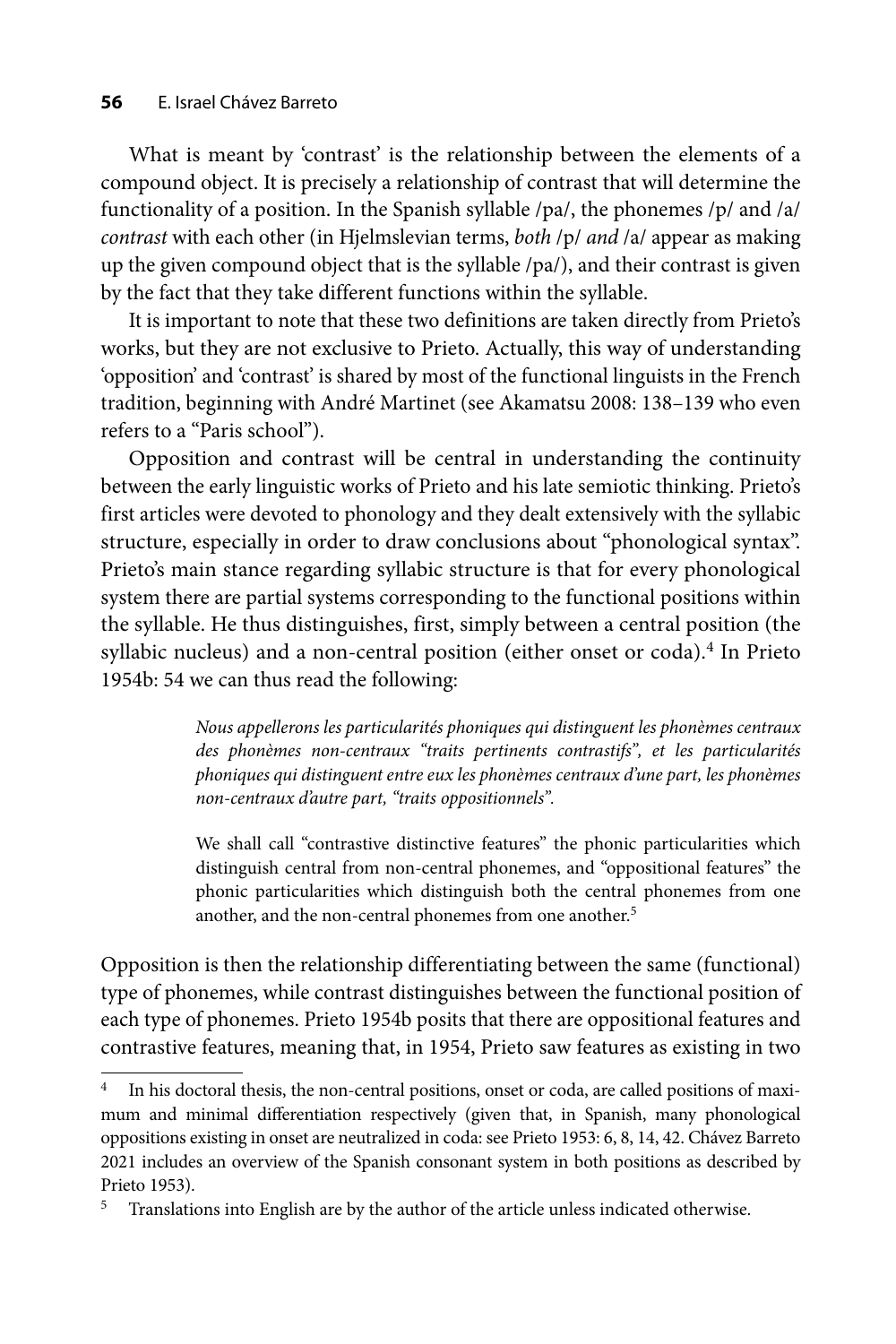dimensions, so to speak: some features belonged to the paradigmatic definition of a given linguistic unit (oppositional features), and some features belonged to its syntagmatic definition (contrastive features). Later on, Prieto would abandon this view, opting instead for conceiving the feature as exhibiting both an oppositional and a contrastive aspect (see Prieto 1977[1975]: 51). This proposal is fully reworked and explained in Prieto 1988. Briefly stated, the proposal is the following: to the extent that the contrastive aspect of a feature defines a functional position, this aspect can be taken as referring to a "dimension" of an object. Whatever a given object manifests in a given dimension will constitute the oppositional aspect of a feature (Prieto 1988: 29–30). These two aspects come together to form a feature.

Let us take the French sentence '*j'ai mal à la tête*' ('I have a headache') as an example. A feature of such a sentence would thus be '(subject) *je*'.<sup>6</sup> The dimension, i.e. the contrastive aspect is the functional position '(subject)', the oppositional aspect is '*je*' as this is what the sentence actually manifests in a given dimension (naturally, '*je*' would thus be in opposition with all the other elements that can appear in the same dimension). The treatment of the notion of feature that begins in Prieto 1988 is continued in Prieto 1990; towards the end of the article I will discuss his later work, for it is there that the continuity between early linguistic problems and later semiotic problems in the work of Prieto comes to light.

The next three terms ought to be presented and defined together, inasmuch as they can be thought of as different aspects of the same phenomenon. Let us begin with 'articulation'. Prieto (1954a: 136) writes:

> *Les signes de la langue, en effet, sont des* signes articulés*. Cela veut dire qu'avec des signes en nombre limité, la langue est en état de former, en les combinant, un nombre indéfiniment plus grand de nouveaux signes, applicables aux situations les plus variées.* [Original emphasis, I. C.]

> The signs of a *langue*, indeed are *articulated signs*. This means that with a limited number of signs a *langue* is able, by combining them, to form an indefinitely greater number of new signs, applicable to the most varied situations.

However, he immediately notices that this is simply one of the two articulations exhibited by the type of sign system a *langue* is. Thus he adds (Prieto 1954a: 137):

> *On sait qu'il y a dans la langue une autre articulation. En effet, la face signifiante*  [...] des signes non articulés [...] est, elle aussi, articulée, c'est-à-dire qu'à son tour elle est une combinaison d'éléments qui peuvent, en se combinant différemment, former *le signifiant d'un autre signe.*

This notation is the one proposed by Prieto since Prieto 1964, and used extensively in Prieto 1988.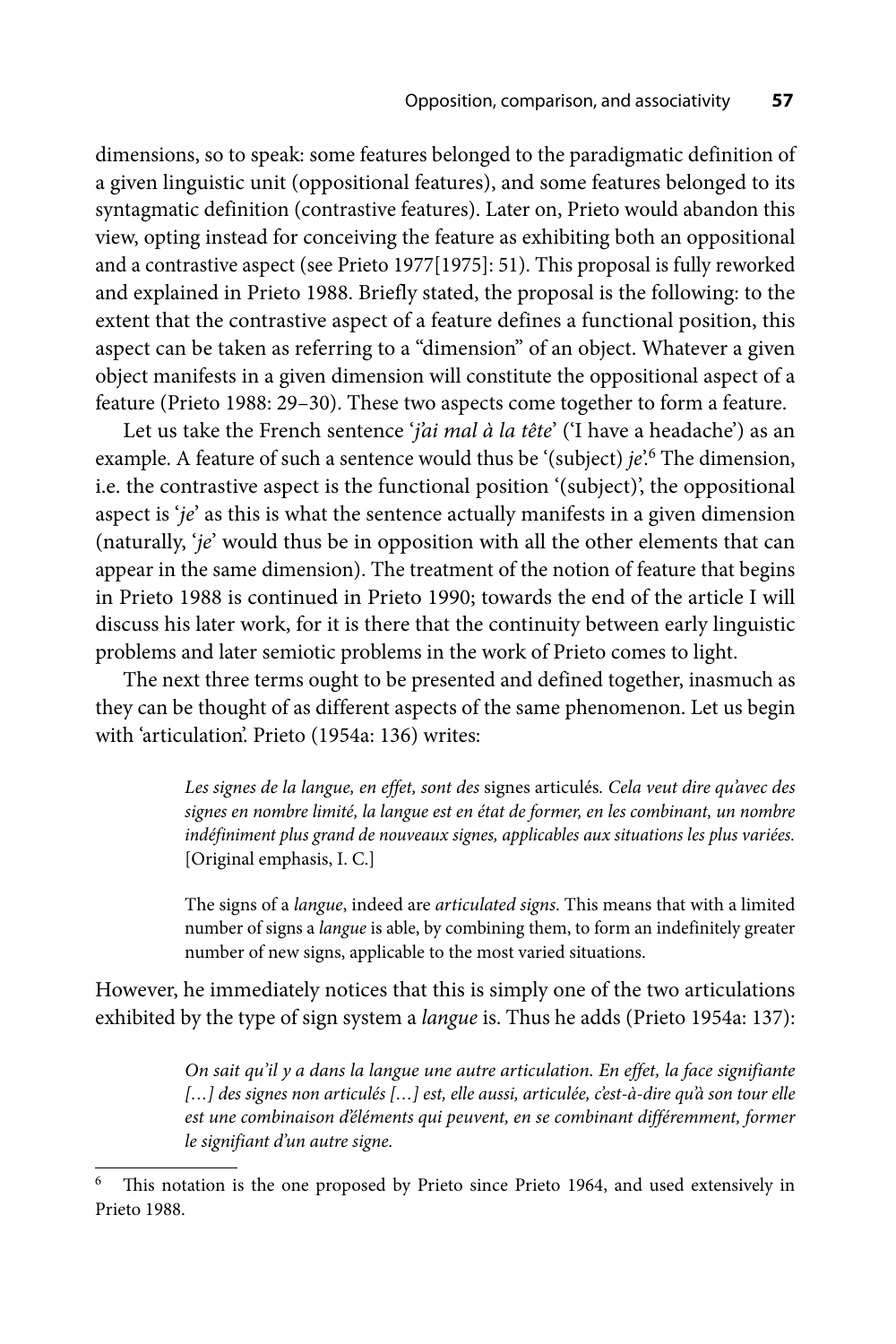#### **58** E. Israel Chávez Barreto

We know that in *langue* there is another articulation. In effect, the signifier face [...] of non-articulated signs [...] is itself articulated, that is to say, it is, in its turn, a combination of elements which can, by being combined differently, form the signifier of another sign.

It is worth noticing that this definition of (double) articulation is, at least in Prieto 1954a, practically identical with that of Martinet (indeed, Prieto even uses the famous phrase '*j'ai un horrible mal de tête*' as an example, just as Martinet does in his own paper on double articulation, see Martinet 1949: 33). Yet, as concerns the first articulation, Prieto points out that he would call it "*l'articulation du signe*", instead of using Martinet's label "*articulation linguistique sur le plan du contenu*" (Prieto 1954a: 137).7

Articulation, understood in this sense, is due to the fact that signs partake of proportions. Prieto (1954a: 138) states:

> Les signes de la langue sont articules, c'est-à-dire analysables en des signes plus petits, pour autant qu'ils sont capables de figurer dans des rapports proportionnels. *Si l'on peut dégager dans le signe /la tabl/ "la table" deux signes, /la/ et /tabl/, c'est seulement parce que ce signe est en rapport proportionnel avec, disons, /yn tabl/, ce qui ressort de la comparaison avec /la šez/ – /yn šez/, etc.* [Original emphasis, I. C.]

> *The signs of a langue are articulated, in other words, they are analysable into smaller signs, inasmuch as they are capable of being introduced in proportional relations*. If in the sign /la tabl/ *la table* 'the table' we can detach two signs, /la/ and /tabl/, it is only because this sign is in a proportional relationship with, let's say, /yn tabl/ *une table*  'a table', which emerges from the comparison with /la šez/ *la chaise* 'the chair' – /yn šez/ *une chaise* 'a chair', etc.

The idea of proportionality is introduced in Prieto 1954a in relation to Jean Cantineau's seminal article on *oppositions significatives* ('meaningful oppositions'). An '*opposition significative'* for Cantineau is defined as "*celle que forment deux signes de la langue dont les signifiants sont différents*" ('that which is formed by two signs of the language which have different signifiers'; Cantineau 1951: 16). Prieto notes, both in this text and in several other places, that the problem with Cantineau's approach is that *opposition* is a relation held between one-faced entities

 $7$  Prieto 1966 offers a typology of codes based on the degrees of articulation: codes with no articulation, with double articulation, with only first articulation, with only second articulation, and with partial articulations. However, in Prieto 1966 and in later texts, the question of articulation is treated by Prieto through the logic of classes (or set theory), and thus it has to do with the way in which the classes (in the expression and in the content plane) at the interior of a code (= sign system in this context) relate to each other.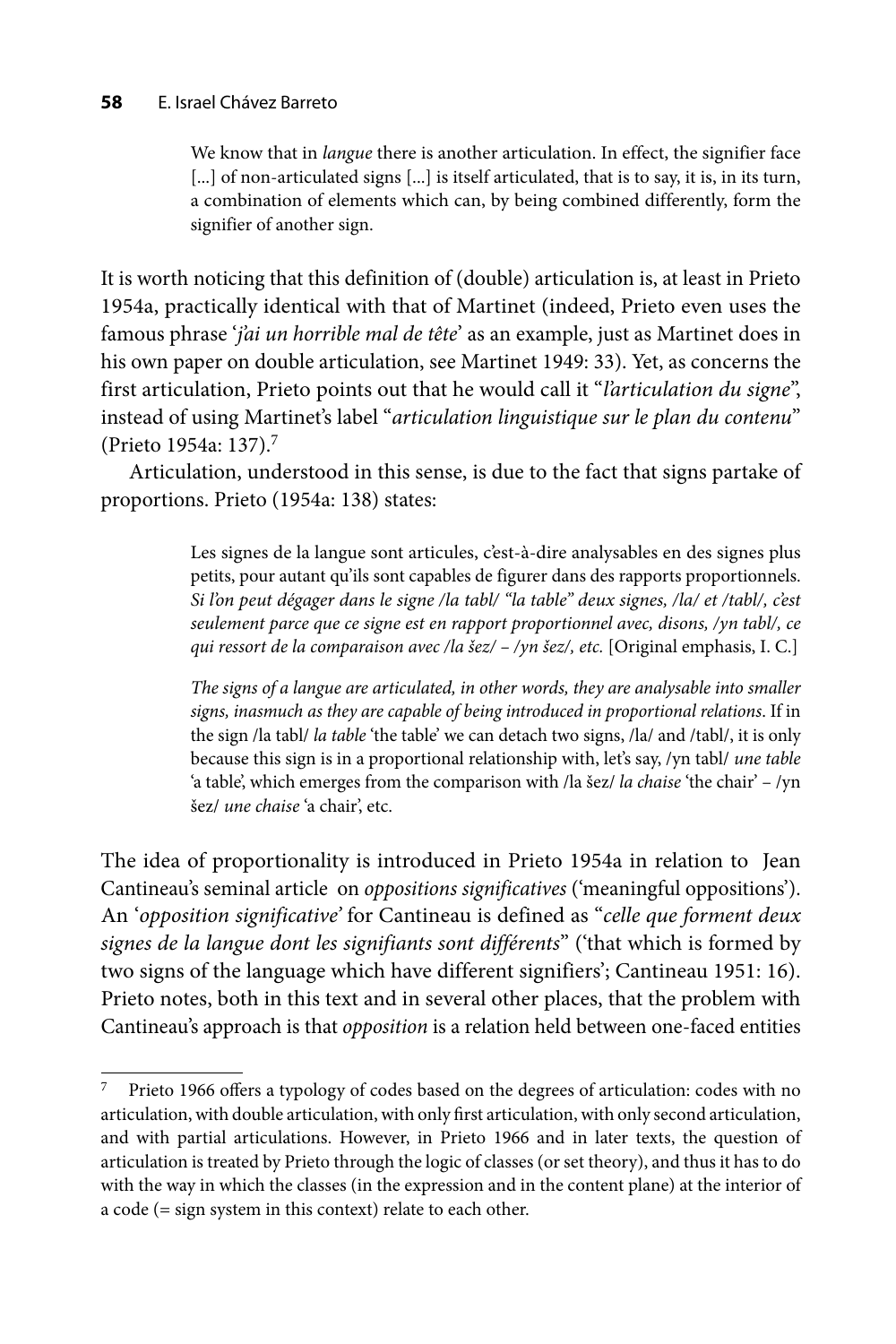(e.g. phonemes in Trubetzkoy's case), and they are thus not generalizable to the sign as a whole. Up until the mid-1960s, this problem will occupy much of Prieto's theoretical concerns as he will try to develop a way to study the content plane as consisting of one-faced entities. However, this article will not deal with that side of his research, i.e. the elaboration of Prieto's semantic theory.

In direct connection to proportionality and articulation comes the question of arbitrariness. In the same text we have been dealing with, Prieto states that "*Seuls les signes minimaux sont arbitraires. Le signe articulé est relativement motivé*" (*'Only minimal signs are arbitrary. The articulated sign is relatively motivated'*; Prieto 1954a: 141; original emphasis, I. C.), and he quotes Saussure's *Cours* as the source of this statement.8 Prieto does not give an explicit definition of 'arbitrariness', but he does state (Prieto 1954a: 134) that

> *Ces deux substances sont, quant à leur nature, indépendante de la relation de signification qui les unit, et se présentent l'une vis-à-vis de l'autre comme deux* continua. *Par conséquent, pour qu'une telle relation puisse s'établir, il est nécessaire que les deux substances qui en sont les termes soient soumises à une organisation préalable.*

> These two substances [the phonic substance of expression and the psychic substance of content, I. C.] are, regarding their nature, independent from the relation of signification that bonds them together, and they appear *vis-à-vis* one another as two *continua.* Thus, in order to establish relation of signification, it is necessary for the two substances that are the terms of such relations to be subjected to *a priori* organization.

This forces Prieto to distinguish three factors in the analysis of sign systems: the organization of the substance of expression, the organization of the substance of content and the relation of signification that brings them together. Since the relationship is arbitrary, i.e. there is nothing in the substances themselves that relates them in a given way, the mechanism of the *langue* must then work "against" such arbitrariness (i.e. the systematicity of language consists, precisely, in limiting the arbitrary, cf. Joseph 2015: 98 and the first of Saussure's quotes therein). In this sense, minimal signs can be said to be absolutely arbitrary, while "larger" signs (as they are articulated and partake of proportions) are relatively arbitrary.<sup>9</sup> The

<sup>&</sup>lt;sup>8</sup> The quoted passage is from the third section, "*L'arbitraire absolu et l'arbitraire relatif*" of the chapter *"Mécanisme de la langue": "Une partie seulement des signes est absolument arbitraire; chez d'autres intervient un phénomène qui permet de reconnaître des degrés dans l'arbitraire sans le supprimer: le signe peut être relativement motivé*" (Saussure 1995[1916]: 181).

The famous example appearing in the *Cours* to illustrate absolute and relative arbitrariness is that of '*vingt*' ('twenty') versus '*dix-neuf*' ('nineteen'). While '*vingt*' is completely arbitrary,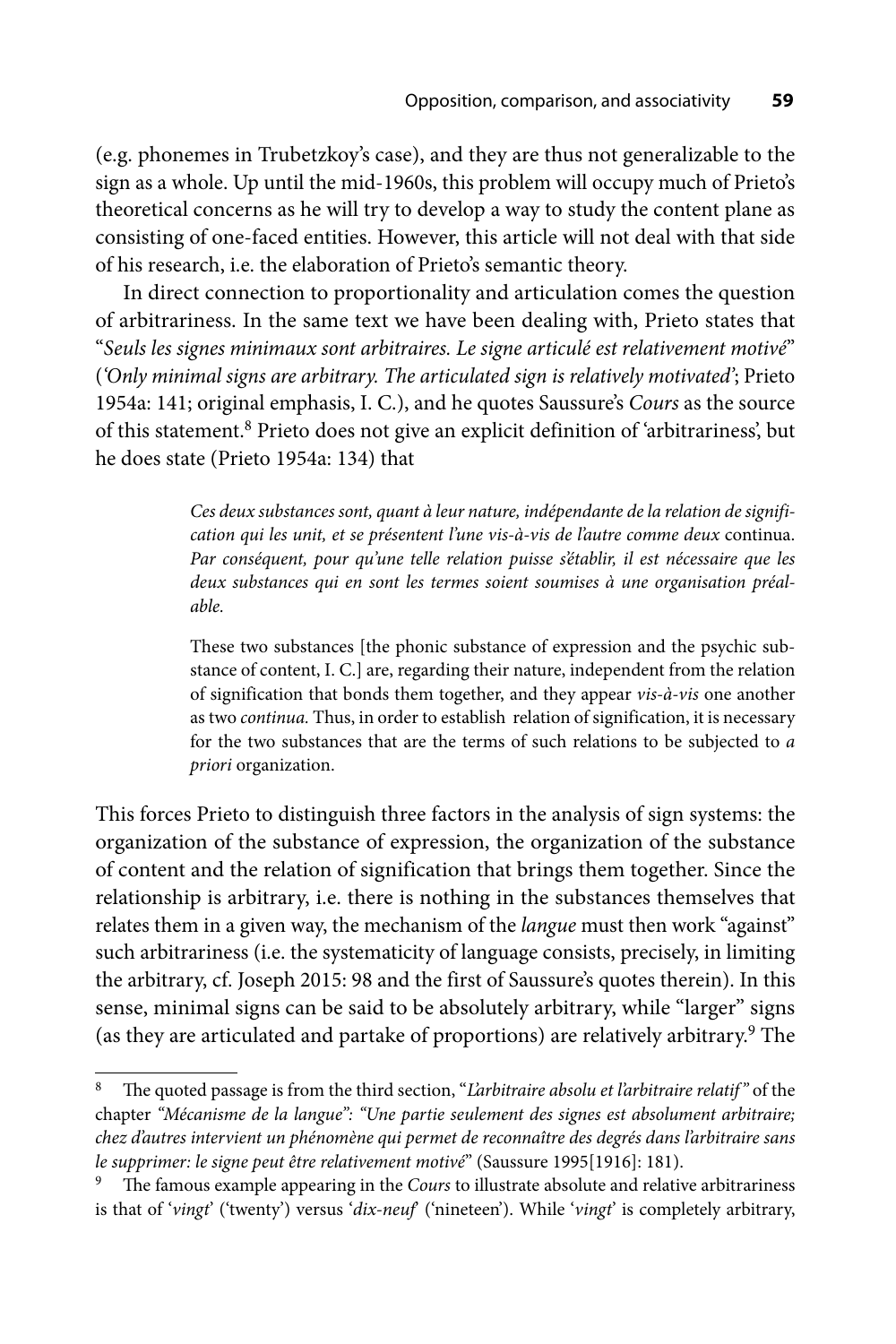first articulation, or the articulation of signs, would thus be, in this way, precisely a manner of limiting arbitrariness.<sup>10</sup>

In the following, we will try to show that the way in which these notions are interrelated in Prieto's early work is directly connected to the treatment of the problems, and their solutions, from which Prieto's later general semiotics would emerge. Therefore, the last section of the text will put together the theoretical linguistic claims of early Prieto with the theoretical semiotic claims of late Prieto. That part of the work mainly refers to his 1990 article "*Classe et concept. Sur la pertinence et sur les rapports saussuriens 'de comparaison' et 'd'échange'*" (Prieto 1990).

This article attempts to allow the reader to appreciate the continuity of Prieto's thinking, and above all, that his generalization of some principles of linguistic theory was not "glottocentric" at all. For him, the set of all properly linguistic phenomena did not include the set of all semiotic facts; instead, the set of linguistic phenomena was included in the set of semiotic facts; thus he tried to find the general rules underlying a particular case. For Prieto, it is not so much that every semiotic structure functions like a *langue*, but rather that inasmuch a *langue* is a semiotic structure it exhibits some properties that are common to every semiotic structure.<sup>11</sup>

## **Prieto's early work on linguistics**

Luis J. Prieto taught in Geneva from 1969 until his death in 1996. There he was the last holder of Saussure's chair in General Linguistics. Prieto is, therefore, sometimes considered as a member of the Geneva School of Linguistics and his work has been read as fitting into the general theoretical and descriptive inclinations of the school

<sup>&#</sup>x27;*dix-neuf*' is only relatively arbitrary for "*il* é*voque les termes dont il se compose et d'autres qui lui sont associés […]*" (Saussure 1995[1916]: 181).

<sup>&</sup>lt;sup>10</sup> It seems that this view on articulation might not be too far from the second of its definitions found in the *Cours*. Here is the relevant passage: "*[…] l'articulation peut désigner ou bien la subdivision de la chaîne parlée en syllabes ou bien la subdivision de la chaîne des signifi cations en unités significatives […]*" (Saussure 1995[1916]: 26).<br><sup>11</sup> This was already hinted at by Prieto in his article "*La sémiologie*", which was ready in 1963,

but due to editorial constraints was published only in 1968. In *Principes de noologie*, published in 1964, although again finished earlier, he already refers to "*La sémiologie*" (Prieto 1964: 13, n. 3). An even clearer formulation of this principle, and of Prieto's semiology at that time, is found in *Messages et signaux* (Prieto 1966: 1–6) published in 1966. However, the text in which this idea appears as a proper axis around which a semiotic theory (which includes a linguistic theory) is built was undoubtedly *Pertinence et pratique*, published in 1975. This is the reason, it seems to me, that he often begins the exposition of his semiological theory, at least during the 1960s and 1970s, with some considerations about *indices*.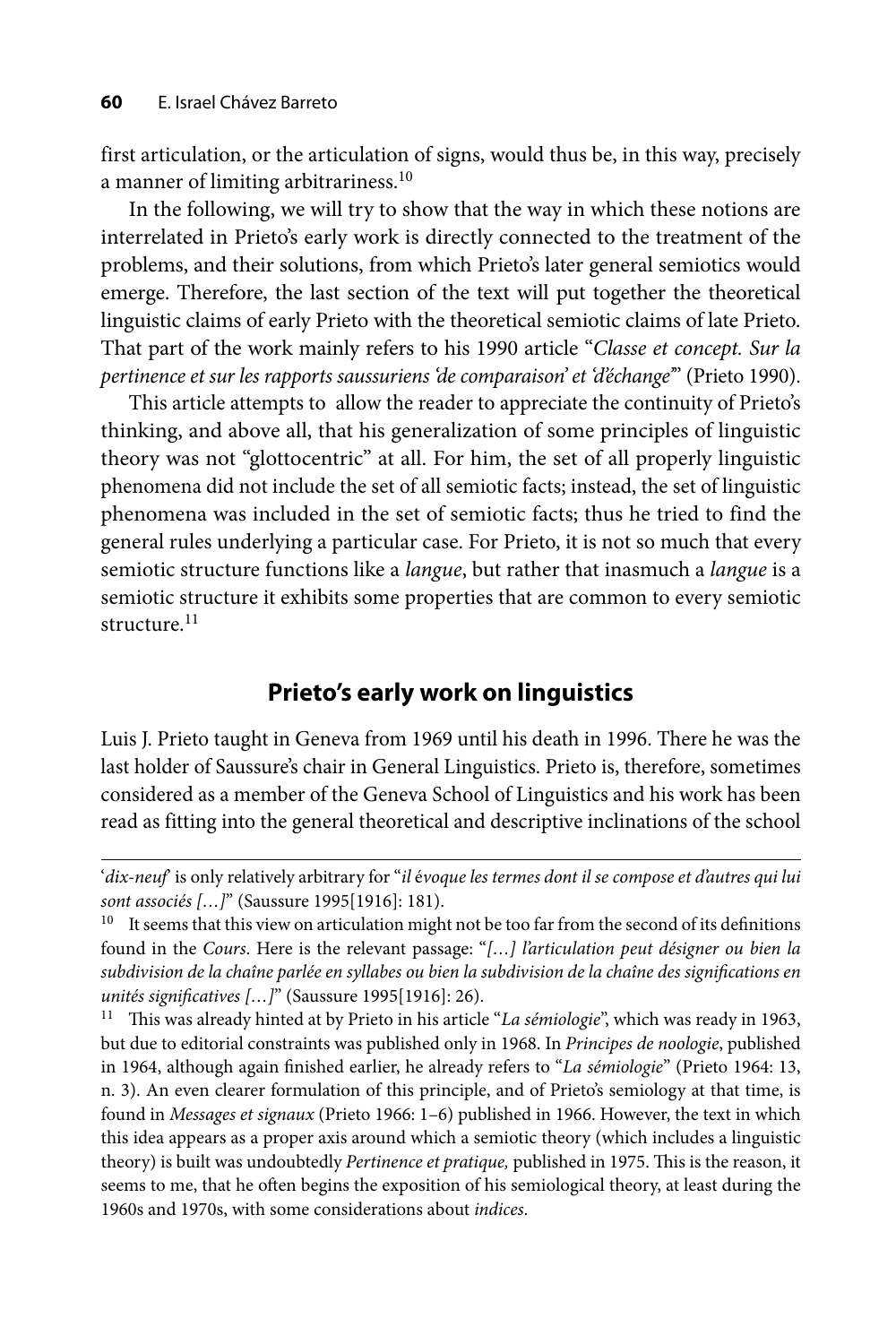(cf. L. de Saussure 2006: 24). Prieto, however, never spoke of himself as being a member of the School as such, but he did identify his works with, and adhered to, Saussurean linguistics, although in his own non-orthodox way, and to Saussurean and, even more specifically, Prague structuralism.

The relationship of Prieto to Saussure is central for understanding the former's theorizing. This was the case from the early stages of Prieto's linguistic theory. Indeed, even if we approach the relation between the two linguists from an extrinsic point of view, that is to say, from something similar to what Konrad Koerner has termed "climate of opinion",<sup>12</sup> the very beginning of Prieto's career was definitely marked by the dawn of Saussurean linguistics. In 1947 he enrolled in the recently created Doctorate in Humanities programme at the *Universidad Nacional de Cordoba*. The programme included philology, and linguistics, as a field of specialization (see Vallejos 2015: 5; the programme consisted of a B.A. and a PhD, the difference between them being that the PhD required a thesis for graduating). During these times, structural linguistics was strong in Argentina, especially because of the recent presence (until 1946) and influence of the Spanish linguist and philologist Amado Alonso at the Buenos Aires Institute of Philology. Alonso was instrumental in the development of Argentinean linguistics (see Barrenechea 1996; Giammateo, Albano 2007), and, moreover, it was he who, in 1945, translated the *Cours de linguistique generale* into Spanish – a translation published for the first time in Argentina. Ana Maria Barrenecha writes that during Alonso's period as head of the Institute of Philology *"[c]onocíamos la obra de los formalistas rusos que habían emigrado a Praga y empezaban a constituir la avanzada del estructuralismo lingüístico sincrónico y diacrónico (Trubetzkoy y Jakobson), unidos al checho Mukarovsky"* ('we knew the work of the Russian Formalists who had emigrated to Prague and began to build an outpost of synchronic and diachronic linguistic structuralism [Trubetzkoy and Jakobson], together with the Czech Mukařovský'; Barrenechea 1996: 99).<sup>13</sup>

Although Prieto studied in Córdoba, it was via Alonso's translation that he first read Saussure (Redard 1991: 4) and, most likely, it was also the enduring indirect influence of Alonso in Córdoba's academic atmosphere that allowed Prieto to be

<sup>&</sup>lt;sup>12</sup> Koerner used this term already in his seminal work about Saussure (Koerner 1973: iv). Patrick Sériot (2020: 254, n. 2) rightly notices that the term goes back to Carl Becker's *The Heavenly City of Eighteenth Century Philosophers.* In that book, however, Becker introduces the term by saying that it was Alfred North Whitehead who had "recently restored [it] to circulation" (Becker 1991[1932]: 5).

<sup>&</sup>lt;sup>13</sup> While in Buenos Aires, Alonso also translated and wrote an important prologue for another work of another key figure of the Geneva school: Charles Bally's *Le langage et la vie*. Prieto and Alonso did not meet personally, at least not in Buenos Aires, since Alonso left Argentina in 1946.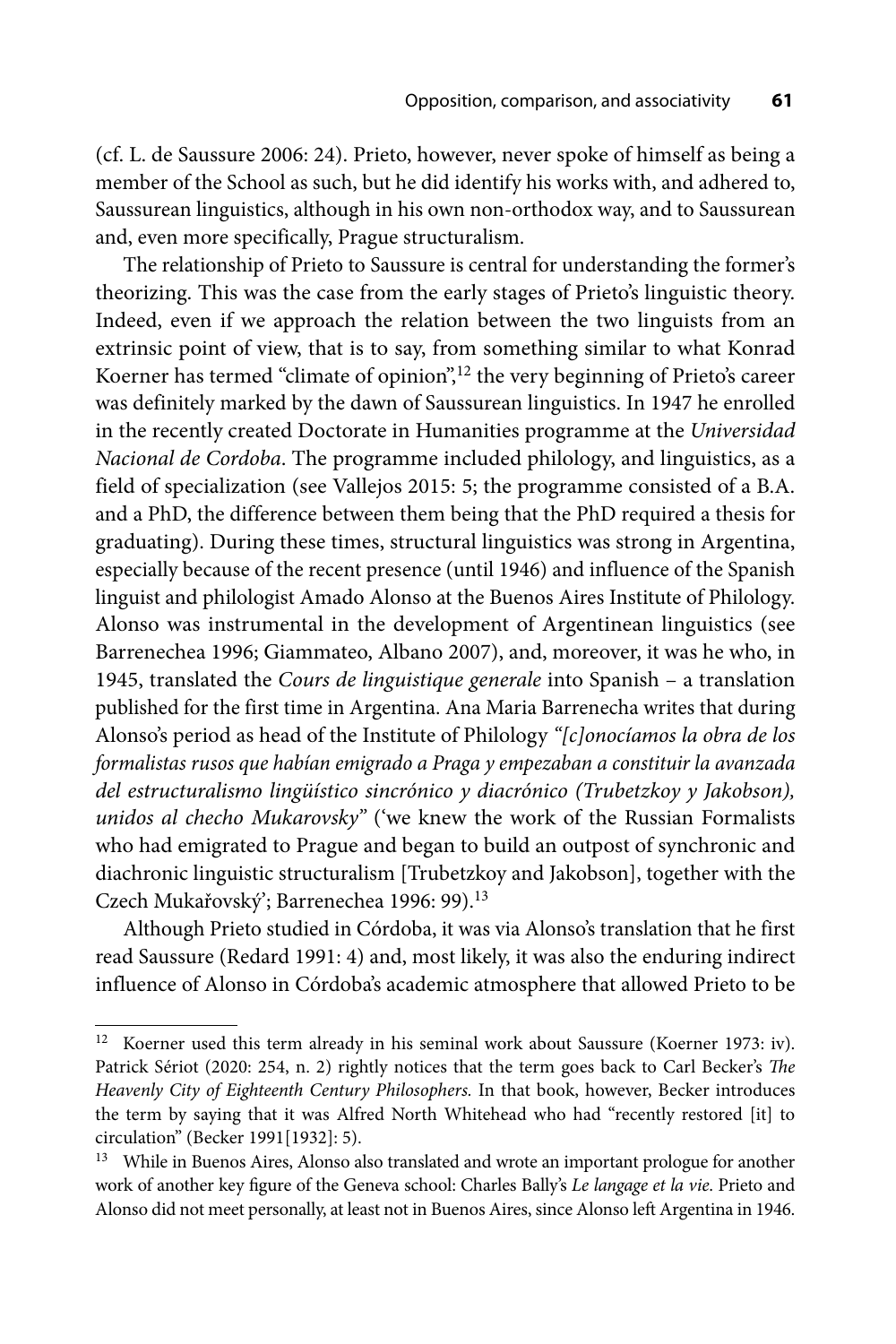familiarized, from very early on, with the works of Nikolai Trubetzkoy and the Prague linguists.<sup>14</sup> It is important to notice, though, that he quickly came in touch with the French original edition of the *Cours* as can be proved by the syllabuses of three courses he gave at the Faculty of Philosophy and Humanities in Córdoba in the early 1950s. The first of the courses was given by Prieto in June of 1953,<sup>15</sup> and it was under the topic "Phonology and Phonetics"; the second course was given in August of 1954,<sup>16</sup> the topic, although not stated as such in the document itself, was phonology and general linguistics. The third course was a course in linguistics, and it corresponds to his teaching activities of the academic year of 1954.17 In order to avoid confusion, we will refer to the course from August 1954 as to 'course A from 1954', and to the course in linguistics as to 'course B from 1954'.

# **Prieto's three courses on phonology and general linguistics**

All of the three courses begin by introducing the distinction between *langue* and *parole* (in Spanish, *lengua* and *habla*18) from three points of views: Saussure, Louis Hjelmslev and Trubetzkoy. After this introduction, the phonology course from

<sup>&</sup>lt;sup>14</sup> Indeed, the arrival of Alonso in Buenos Aires in 1927 marked the beginning of an epoch in Argentinean linguistics strongly marked by what will be later known as structural linguistics. According to Mabel Giammateo and Hilda Albano (Giammateo, Albano 2007: 114), the influence of structural linguistics was even visible in the teaching programmes outside university, i.e. at elementary school level.

<sup>&</sup>lt;sup>15</sup> The exact dates for this course were 8, 9, 10, 15, 16 and 17 June 1953.

<sup>&</sup>lt;sup>16</sup> The exact dates for this course were 16, 18, 19, 23, 25, and 26 August 1954.<br><sup>17</sup> We do not possess enough information to determine the dates of this course. All the available information concerning these courses is held at the Prieto archive of the Faculty of Philosophy and Humanities of the *Universidad Nacional de Córdoba*. These are the only programmes available at the archives in Córdoba, and they correspond to the first period of Prieto at Córdoba University, which goes from 1947 to 1956, and which includes his years as student (1947–1951 for his B.A., and 1951–1955 for his PhD, although his thesis was finished in 1953) and as teaching assistant. From our work in the archive we know that Prieto gave the courses as part of the regular courses on Classical and Romance Linguistics (orig. '*Cátedra de Lingüística Clásica y Romance*'), as he was a teaching assistant to the Professor in charge of those courses. The programme for the lecture on Linguistics probably belongs to the course on linguistics (orig. '*Cátedra de Lingüística*') that was taught at the Superior School of Modern and Classical Languages at the *Universidad Nacional de Córdoba*. Unfortunately, the programmes for the lectures of his second period at Córdoba, from 1960 to 1966, when he was researcher and professor, are not available at the archives, but it is possible to consult his research reports from 1963 to 1965.

<sup>&</sup>lt;sup>18</sup> On the issues related to the translation of these terms into Spanish see De Mauro 1995: 423–424, n. 68.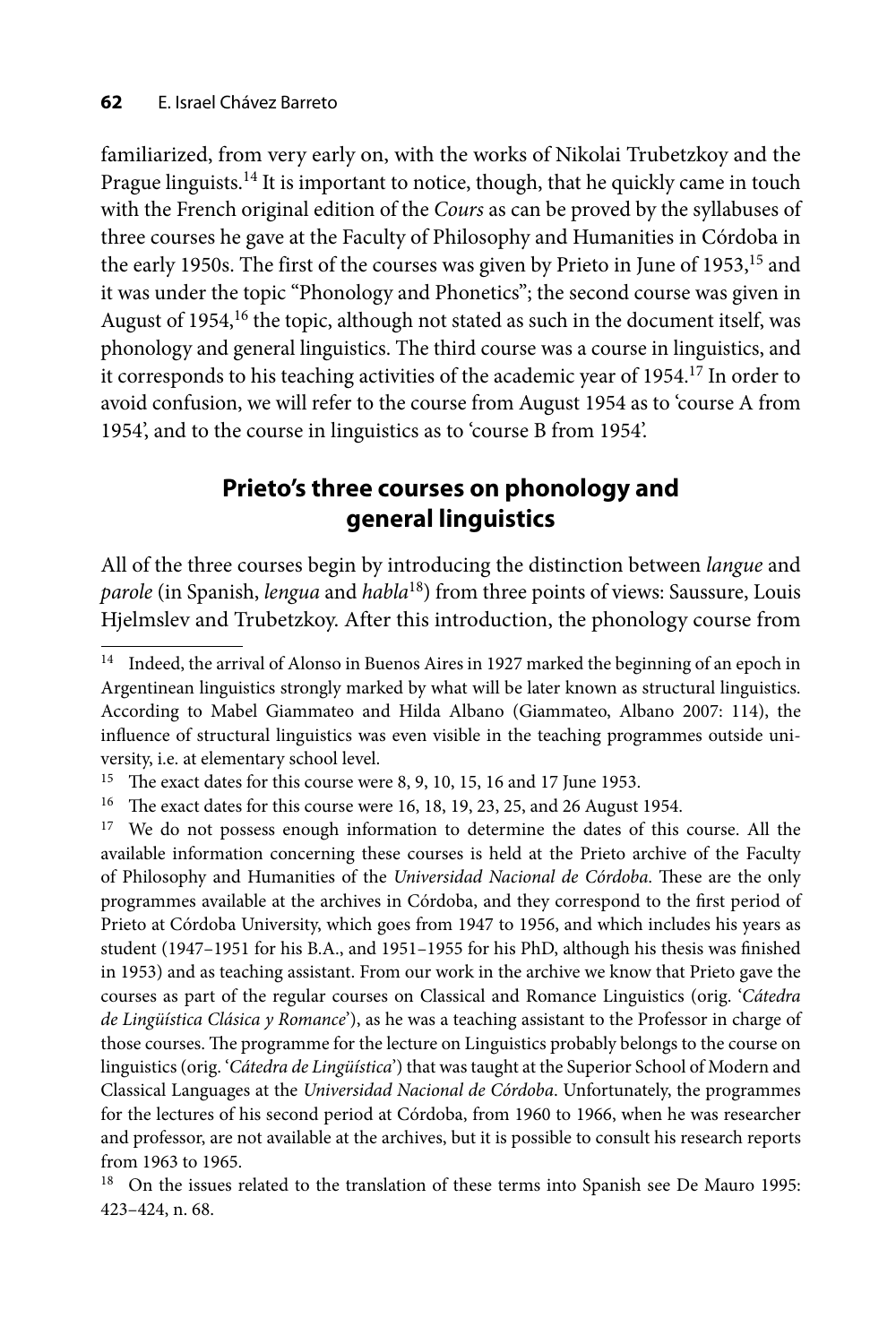1953 deals with topics of theoretical and Spanish phonology, which is explainable from the fact that Prieto was working on his doctoral thesis, *Fonología del español moderno*, during this year. Course A from 1954 adds more theoretical depth. In this course, after discussing *langue* and *parole*, Prieto moved on to analyse André Martinet's "conditions to consider a system of signs as a *langue*".19 From here follows an analysis of articulation and arbitrariness. A small detour is then made to consider the matter of expression, and this serves as a platform for dealing with some theoretical aspects of phonology, and discussing the distinction between phonetics and phonology, again following Saussure, Hjelmslev and Trubetzkoy. Afterwards Prieto returns to the topic of articulation but this time connecting it to those of economy, arbitrariness and proportionality of signs; the treatment of these topics is framed by the Saussurean notions of absolute and relative arbitrariness, and by the Hjelmslevian concept of *plerology.*20 The rest of the course analyses Saussure's work in relation to the Neogrammarians, and then it tackles the problem of Argentinean Spanish linguistics.<sup>21</sup>

The programme for Course B from 1954 follows more or less the same structure, but, from the perspective of the researchers into the history of semiotics and linguistics, it has the advantage of including the bibliography of the works Prieto required the students to read. The programme opens with the distinction between *langue* and *parole*. The texts to be read are Saussure's *Cours* (the 1949 French edition), Trubetzkoy's *Grundzüge der Phonologie* (in German), Hjelmslev's "*Langue et parole*", Martinet's "*La double articulation linguistique*", and Bühler's *Sprachtheorie*. Afterwards, it moves to the basics of phonetics, and then deals extensively with phonology: the road taken goes from Trubetzkoy's oppositions to the distinction between oppositional and contrastive traits (in the sense in which we defined them previously). The texts here are Maurice Grammont's *Traité de phonétique*, Tomás Navarro's *Manual de pronunciación española*, Martinet's "Phonology as functional phonetics" and "*Où en est la phonologie?*",

<sup>19</sup> In the original document, the second point of the programme reads "*Condiciones para que un sistema de signos pueda ser considerado una lengua, según Martinet*".

 $20$  Although in his early works Prieto uses this term for the analysis of the content plane, by 1958 he changed it to 'noology' (see Prieto 1958b; 1964: 35). The term 'plerology' ('*plerologia*' in Spanish) is a derivative (or variant) form of 'plerematics', a term coined by Hjelmslev to designate the study of the entities that make up the content plane of any given semiotic structure (Hjelmslev 1970: 152). 'Noology', on the other hand, was Prieto's term for his own semantic theory. It was intended to be applicable, in principle, to any semiotic structure, at least to the extent to which Prieto (1966: 35; 1975: 27) speaks of a 'noetic field' composing the content plane of any given semiotic structure.

 $21$  In the programme, the topic is addressed as "The problem of the Spanish language in Argentina". As to why Spanish posed problems for Argentina, see the first chapter of Alonso 1935.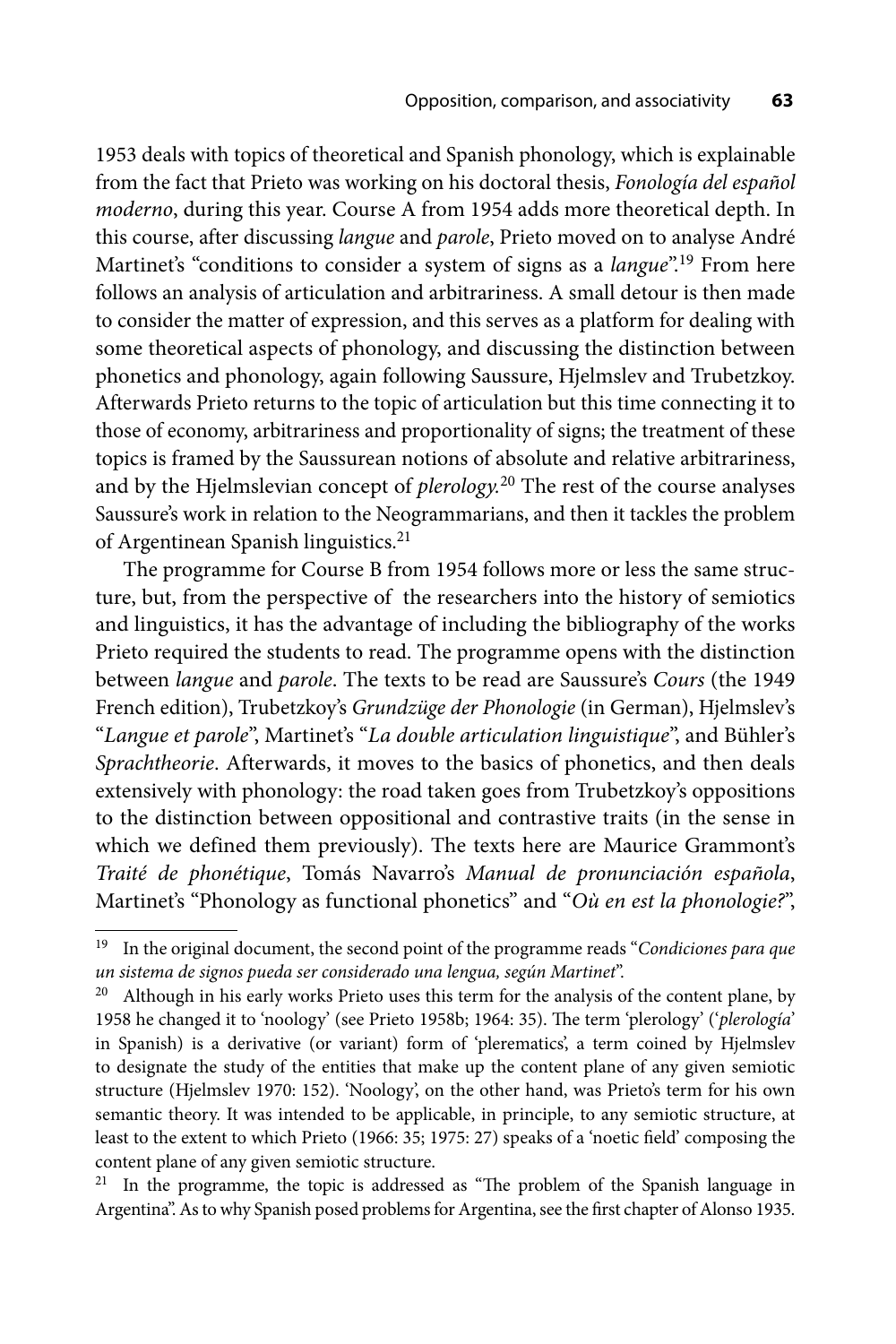and Prieto's own article "*Traits oppositionels et traits contrastifs*". After the section on phonology, there is a new discussion of *plerology* which follows, in general, the lines of the 1954 course, to wit, articulation and proportionality, but this time it also includes the problem of applying Trubetzkoy's oppositions to the content plane. Naturally, the bibliography for this section includes Jean Cantineau's article on the *significative oppositions*, Saussure's *Cours*, Roman Jakobson's and Robert Godel's respective articles on the zero sign, and Prieto's own article "*Signe articulé et signe proportionnel*". The last part of the course deals again with synchrony and diachrony, phonetic change, and Spanish linguistics; most of the bibliography revolves around the same authors: Saussure, Martinet and Prieto himself, the notable additions are Hermann Paul's *Prinzipen der Sprachgeschichte*, Menéndez Pidal's *Manual de gramática histórica española*, Walther von Wartburg's *Einführung in der Problematik und Methodik der Sprachwissenschaft*, and Bertil Malmberg's "*Études sur la phonétique de l'espagnol parlé en Argentine*".

The programmes for these courses demonstrate the centrality of Saussure's theory in Prieto's linguistic thought, and are analysed in more detail in the following section. When it comes to Prieto's publications, the situation is even clearer, for references to Saussure are present in virtually all of Prieto's texts. He, however, only published one note completely devoted to Saussure during his lifetime, in which he showed his depth of knowledge about the works of the Swiss master.<sup>22</sup> The note was originally published in 1990, which means, already in the last stage of Prieto's career. It originally appeared in *En fran*ç*ais dans le texte. Dix siècles de lumières par le livre*, and was reprinted in the *Cahiers Ferdinand de Saussure* 50 (an issue dedicated to Prieto after his death in 1996). The text highlights the fact that, according to Prieto, the *Cours* "*pose en effet les bases de ce qu'on peut considérer comme la théorie des institutions, dont la langue constitue un cas privilégié […]*" ('effectively sets up the foundations of what can be considered as the theory of institutions, of which the language constitutes a privileged case [...]'; Prieto 1997: 16). The core of this theory of institutions consists in three aspects: (i) the distinction between relations of opposition and relations of signification,  $^{23}$  (ii)

<sup>22</sup> He also coedited, with René Amacker and Tullio de Mauro, the *Studi Saussuriani*, the *Festschrift* to honour Robert Godel in 1974.

<sup>&</sup>lt;sup>23</sup> This distinction is related to the triple division posited by Prieto between the organization of the substance of expression, the organization of the substance of content, and the relation of signification that brings them together. The relations of opposition exist within each of the planes to which the organization of substance gives rise: i.e. units of expression can be opposed to each other if they belong to the same paradigm; thus opposition is, to put it in Hjelmslevian terms, a *homoplanar* relation. A relation of signification is one that exists between the two planes, as, for instance, linking expression with content.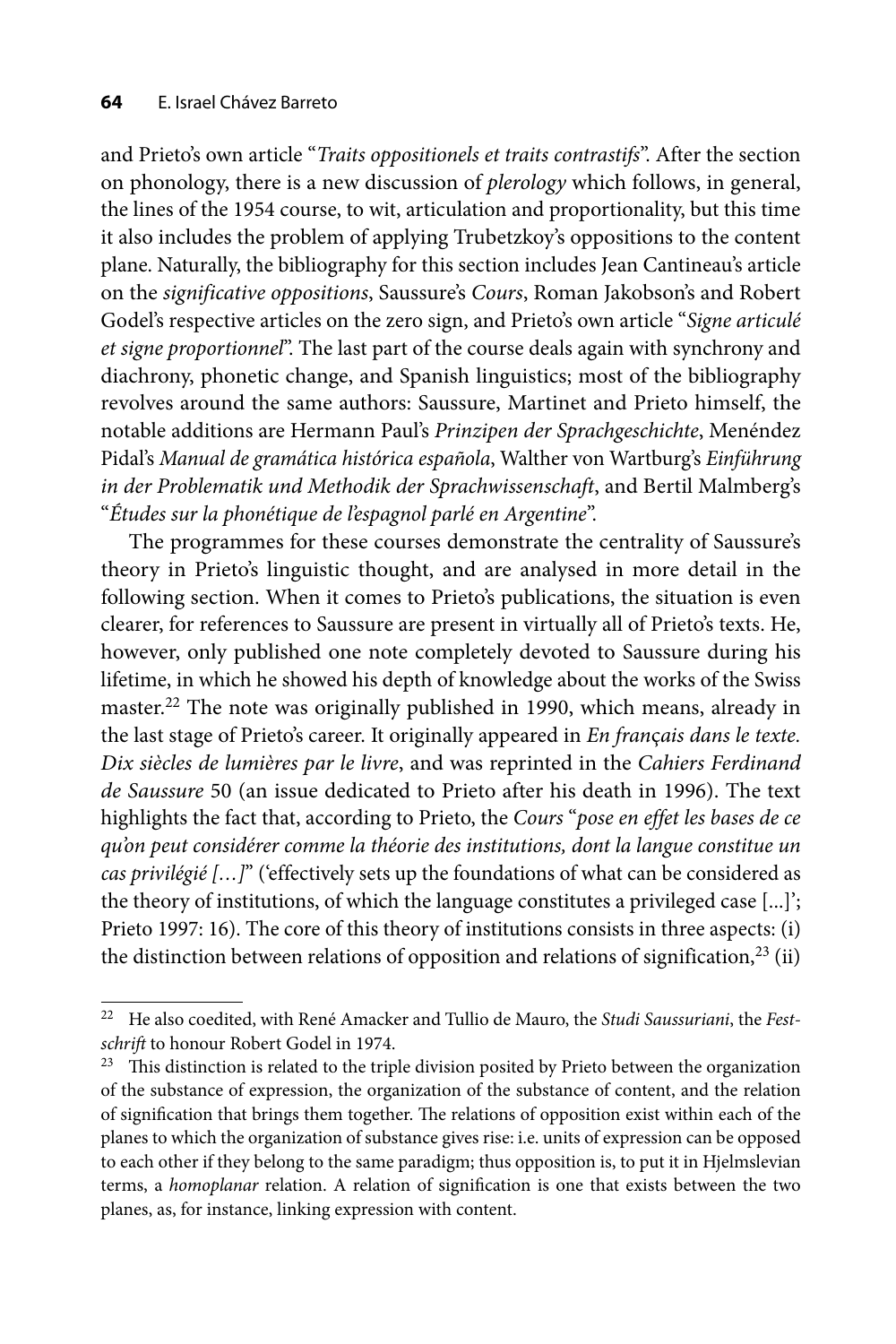the distinction between the institution itself as an abstract entity, and the realization in the "concrete behaviour of mankind", $24$  and (iii) the distinction between the way an institution works at a given point in time and the way it changes through time.<sup>25</sup> Emanuele Fadda (2013: 2) is right to attribute this characterization of Saussure to the "last" Prieto, and it is indeed useful, it seems to me, to distinguish between an early and a late, or last, stage of Prieto's thought, as we have also done.

However, this characterization of early versus late Prieto can give the impression of a discontinuous evolution of his thought, which I believe to be illusory: it seems to me that all the linguistic theorizing of early Prieto is necessary to understand the semiotic theorizing of late Prieto. Of course, over the years, Prieto changed his opinions, and he did revisit, and sometimes abandon, some notions, but that does not make his thought discontinuous when we look at it from the point of view of its development through time. In next lines, I will try to show the continuity between the first or early Prieto and the late or last Prieto as concerns the first distinction made by Saussure, and more exactly, the *Cours*, of the so-called theory of institutions, namely the distinction between relations of opposition and of signification. The main thesis I will try to defend is that this first distinction, at least, was something already present and used in the linguistic analysis of early Prieto, and that it became a key conception for the semiotic analysis of late Prieto. In fact, it could not have been otherwise, for this distinction is the cornerstone of semiotic structures.

## **Opposition and contrast**

Let us return to the course programmes. Although we are not able to reconstruct the courses wholly, we can indeed draw some conjectures by analysing the programmes and the academic publications of Prieto during those years. The phonology course from 1953 was divided into six sessions. The first session introduced the theoretical framework for the course. The second and third sessions introduced some basics of phonetics, and the fourth and fifth, some basics of phonology; and the sixth presented the phonological system of Spanish. During 1953, as we have said, Prieto was working on his doctoral thesis and on the article "*Traits oppositionnels et traits contrastifs*". Georges Redard (1991) called this article the theoretical framework of the thesis, and indeed, the two works are to be read together. Prieto's thesis was not very well received in Córdoba (almost all of the

<sup>24</sup> In general terms, this is, for Prieto, the distinction between *langue* and *parole* as read through the prism of his own theory of the semic act (see Prieto 1966: 49–59; 1975: 15–60, 116–117, 126–127).

 $25$  In general terms, this corresponds to the distinction between synchrony and diachrony.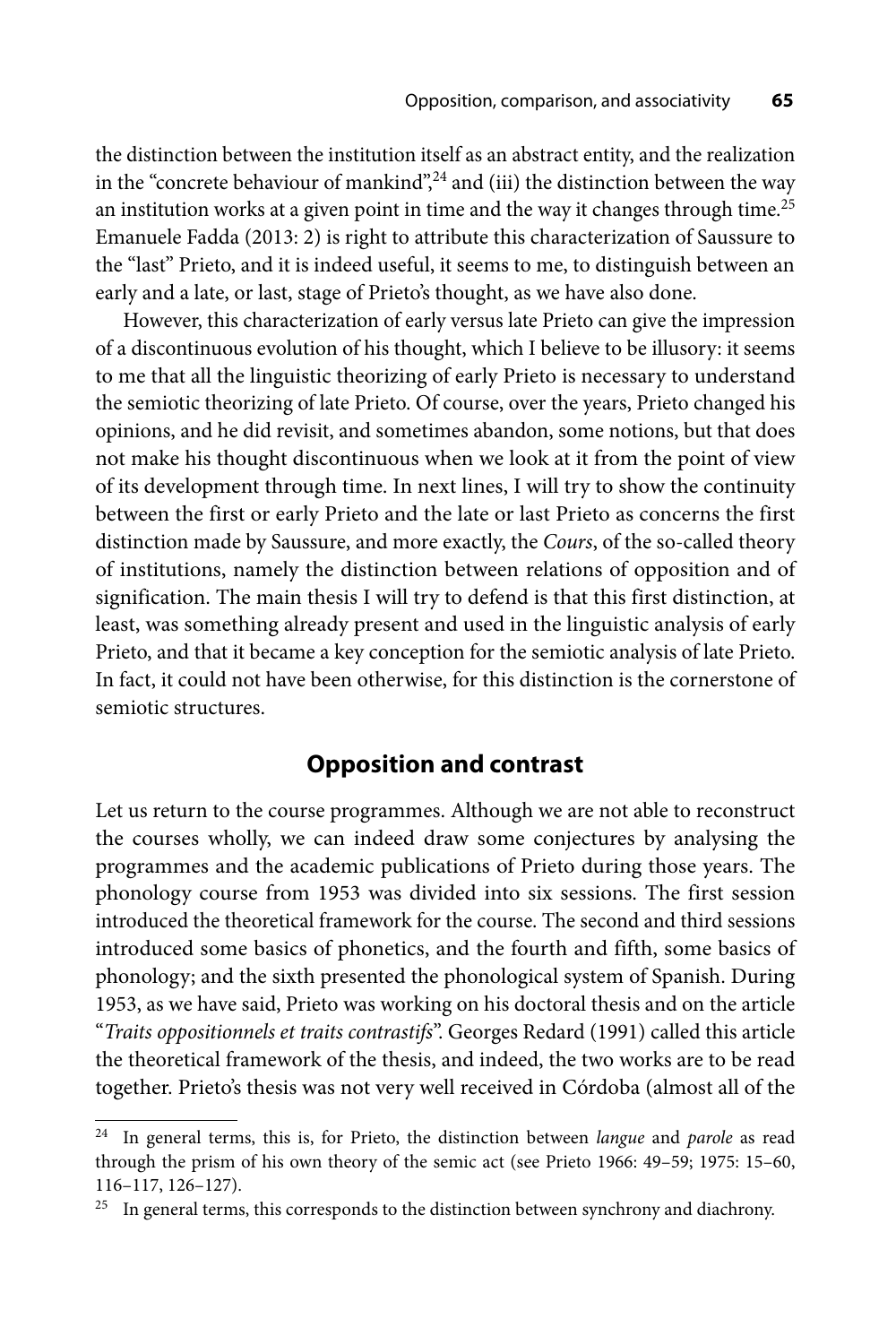examiners wrote that the thesis was too specialized, and that Prieto did not reach satisfying conclusions); however, his article was very well received by Martinet (who helped Prieto to publish it in *Word*). The paradox is that the thesis is, to some extent, an exercise in applying the theoretical claims Prieto elaborated in the article to the description of a phonological system, namely that of Spanish.<sup>26</sup>

The present exposition will not deal with the whole of the phonological discussion involved either in the article or in the thesis $^{27}$  (which is nevertheless relevant for analysing the programme of the phonology course of 1953, given that in the course Prieto discussed syntagmatic units, syllables, the phonological word, and thus, very likely, some problems of prosody and accentuation), noting simply that one of the main proposals, if not the main one, Prieto was trying to advance in "*Traits oppositionnels…*", was that the determination of the phonological content of a phoneme can only be made taking into account its position in the syllable (Prieto 1954b:  $52-53$ ).<sup>28</sup> As we have seen, according to Prieto, the (phonological) syllable defines a central position (the nucleus) and a non-central position (onset or coda). Thus, the description of a phonological system must take into account the partial systems formed by the central units on the one hand, and the non-central units on the other hand.<sup>29</sup> It follows from what we have said about opposition and

<sup>26</sup> In fact, the main theoretical source he uses in *Fonología del español moderno* is his unpublished manuscript "Les unités phonologiques". The copy of the thesis located at the Buenos Aires Institute of Linguistics indicates, in Prieto's handwriting, that this manuscript was actually "*Traits oppositionnels et traits contrastifs*".

 $27$  An overview of it is given in Chavez Barreto 2021.

<sup>&</sup>lt;sup>28</sup> This position, of course, is not only Prieto's, but is already found in Saussure 1995[1916]: 79–88, 93, Hjelmslev (cf. Siertsema 1965: 79, especially the quotation of Hjelmslev that appears in that page. We do not know whether by this time Prieto had already read Hjelmslev's *Prolegomena*; probably not, since the first French translation appeared in 1953) and Trubetzkoy.<br><sup>29</sup> A very interesting consequence of his theoretical postulates is the analysis of the Spanish vibrants /r/ (a simple vibrant) and /ř/ (a multiple vibrant) which he proposes in *Fonología del español moderno* (I write the two vibrants between bars because there is no doubt that these two sounds are indeed two different phonemes in Spanish). Now, according to Prieto, however, in Spanish there would be one single vibrant with different realizations: a simple vibrant would appear only in coda, while a multiple vibrant would appear only in onset. Thus, he proposes a different syllabification for words as '*hora*' ('hour' [óra]) and '*honra*' ('honour' [ónřa]). According to Prieto, in '*hora*', the /r/ would be associated to the coda of the first syllable ([ór.a], instead of the more natural [ó.ra]), and the second syllable would thus have, in relation to the second syllable of '*honra*' a phonologic zero on onset. Prieto's proposal has one major problem: his claim is that given the fact that the simple vibrant appears always on coda, and the multiple on onset, they could be simply regarded as combinatorial variants, yet, between two vowels, the simple or multiple vibration becomes a pertinent feature, cf. '*carro*' ([kářo] 'car') versus '*caro*' ([káro] 'expensive'). Indeed, the intervocalic context is the only pertinent context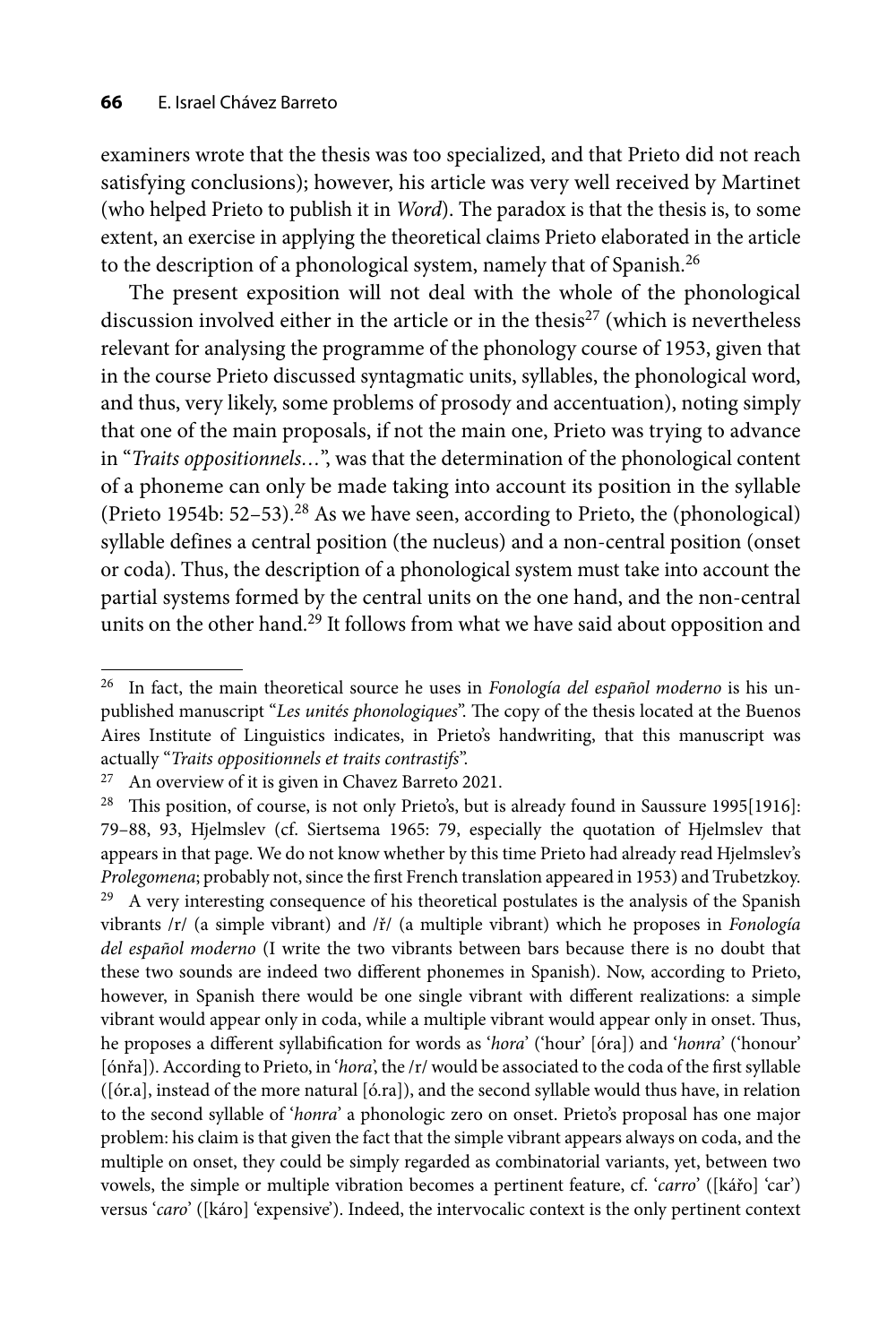contrast that the features which distinguish central units from non-central units are called contrastive features, and those which distinguish a central unit from another central unit, or a non-central unit from another non-central unit, are oppositional features. Additionally, he writes: "*En termes saussuriens*, les traits oppositionnels seraient en rapport associatif, *les traits contrastifs en rapport syntagmatique*" ('In Saussurean terms, *oppositional features would be in an associative relation*, contrastive features in a syntagmatic relation': Prieto 1954b: 55; my emphasis, I. C*.*).

Distinguishing between contrastive and oppositional traits in this way brings along the problem of determining, on the one hand, syntagmatic units (such as the phonological syllable) and, on the other hand, paradigms. I will not go deep into this discussion as it involves an examination of some tenets of structural phonology that are out of the scope of this article, and thus a proper treatment of this rather amounts to an article on Prieto's reading of Trubetzkoy and Martinet; therefore, here I will pay attention only to the concepts of contrastive and oppositional features.

In the postface to the article "*Traits oppositionnels…*" published in 1975, Prieto, as already mentioned in a previous section, writes that he no longer speaks of contrastive and oppositional features, but that he considers that the oppositional and the contrastive come together to form a feature.<sup>30</sup> For our discussion, however, it is important to note that in 1954, when "*Traits oppositionnels*…" was published, Prieto distinguished between oppositional and contrastive features and that in

for the opposition between the two vibrants, in any other position neutralization is possible (cf. Valiñas 1994). Prieto would have it that the multiple or simple realization in intervocalic position would indicate a syllabic frontier, and the multiple or simple realization would thus only be a functional fact to keep the signifiers different between them. While Prieto's proposal has certain deficiencies at the segmental level, it has some interesting consequences at the prosodic level. These consequences are illustrated in a different variant of this problem which is presented in "*Traits oppositionels...*" a propos the difference between '*miro*' ([mí.ro]) 'I look' and '*miró*' ([mi.ró]) 'he/she looked' (Prieto 1954b: 53). The difference between these two words is not, according to Prieto, the fact that the first syllable is stressed in '*miro*' and the second one in '*miró*', but rather that the central syllable (the one that carries the stress) is [mí] in the first case, [ró] in the second, thus, the word structure of each of the words, when compared, would show that the unstressed syllable of '*miró*' is opposed to a zero in '*miro*' (Prieto 1954b: 54) ('*Miro*' and '*miró*', written in italics and between quotation marks, are written according to Spanish orthographic rules.) The theoretical position of Prieto regarding the (phonological) syllable, accentuation and the phonological word, which he maintains in *Fonología del español moderno* is beginning to take form already in his very fi rst article "*Remarques sur la nature des oppositions distinctives basées sur l'accentuation monotonique libre*" (Prieto 1952), which means that in fact Prieto's solution to the problem of the Spanish vibrant was conceived as a solution for suprasegmental phonology, not for the segmental level. A more thorough explanation of Prieto's analysis of the Spanish vibrants can be consulted in Chávez Barreto 2021.

30 In fact, Prieto held this position already in *Principes de noologie* (Prieto 1964: 75–78).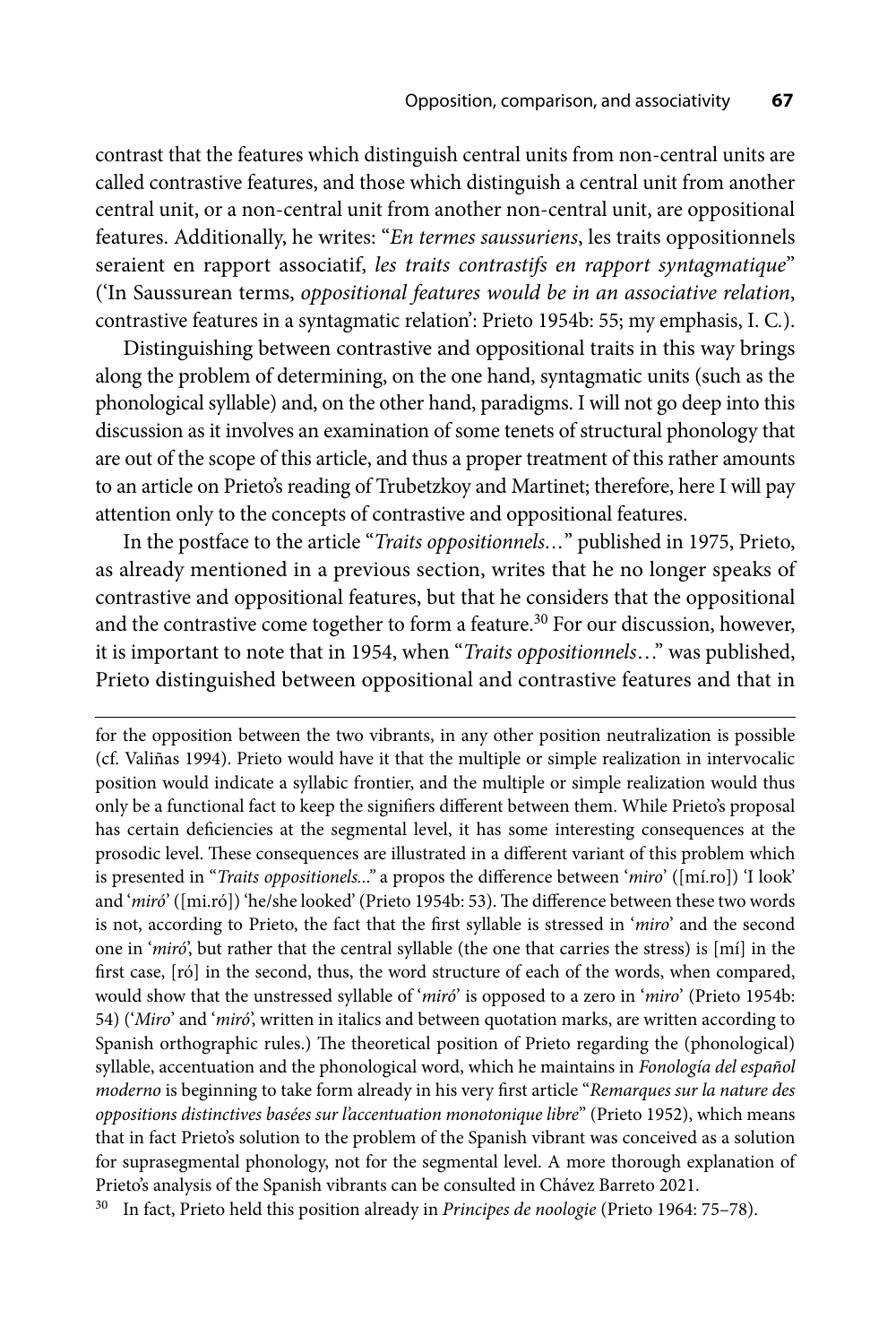doing so, he provided a link to the *Cours* by characterizing oppositional features as *rapports associatifs* and contrastive features as *rapports syntagmatiques*.

Course A from 1954, on the other hand, treats the topics of articulation, arbitrariness and proportionality of signs. In that same year, Prieto published his first article in the *Bulletin de la Societé de linguistique de Paris*, which was entitled "*Signe articulé et signe proportionnel*".31 As mentioned above, in this article Prieto discusses Cantineau's text on *oppositions significatives*, and claims that Cantineau's mistake was to think that the terms of the oppositions were signs in their totality; instead, for Prieto, the *plerological* system of a *langue* would be composed by singlefaced entities, analogous to the single-faced entities of the phonological system, i.e. phonemes (cf. Prieto 1954a: 137, and also 1964: 34–35). However, Prieto states that a remarkable aspect of Cantineau's work is his definition of '*opposition significative proportionnelle*', for Prieto sees in this type of opposition a perfect example of the underlying mechanism of articulation present in a *langue*, of the role of this mechanism in the economy of a *langue* and its function in delimiting arbitrariness. When a sign is articulated, one of its parts, i.e. one of its articuli,  $32$  defines it as a member of a group of signs with which it shares the articulus in question, namely, a paradigm, while the recurrence of the articulus in a series of oppositions defines a proportion between the signs. It can be seen to what extent the notions of articulation and proportionality are intertwined with those of syntagmatic and paradigmatic relations (this is also true for the *Cours*, see Saussure 1995[1916]: 177–178, conceding that paradigmatic is equivalent with his *rapports associatifs*).

To be clear, Prieto's definition of the notions of 'opposition' and 'contrast' implies that the members of a paradigm are in opposition, and the members of a syntagm are in contrast. To the extent that these two notions can be traced back to the *Cours*, it can be claimed that Prieto's semantic theory is also deeply influenced by it. In a later text from 1958, in which Prieto is in the middle of the elaboration of his semantic theory, we find that two signifieds that are different can either be in opposition or in contrast with each other, while two signifiers that are different can only be in opposition with each other (Prieto 1958a).<sup>33</sup>

 $31$  This text is listed as Prieto 1954a in the References of this article and the one from which we extracted most of the definitions of our key notions.

<sup>&</sup>lt;sup>32</sup> Cf. "*En latin* articulus *signifie 'membre, partie, subdivision dans une suite de choses'* [...]" ('In Latin, *articulus* means 'member, part, subdivision in a series of things' […]'; Saussure 1995[1916]: 26).

<sup>&</sup>lt;sup>33</sup> For a more detailed, and excellent, exposition of this aspect of Prieto's theory in relation to his *Noologie*, see Simeonidu-Christidou 1998, especially p. 207. It is important to note that Prieto's semantic theory begins with sentences, not with words. In the proper terminology proposed by Prieto, the starting point of his semantic theory would be the '*sème*', a term which Prieto borrows from Eric Buyssens (see Chávez Barreto 2020).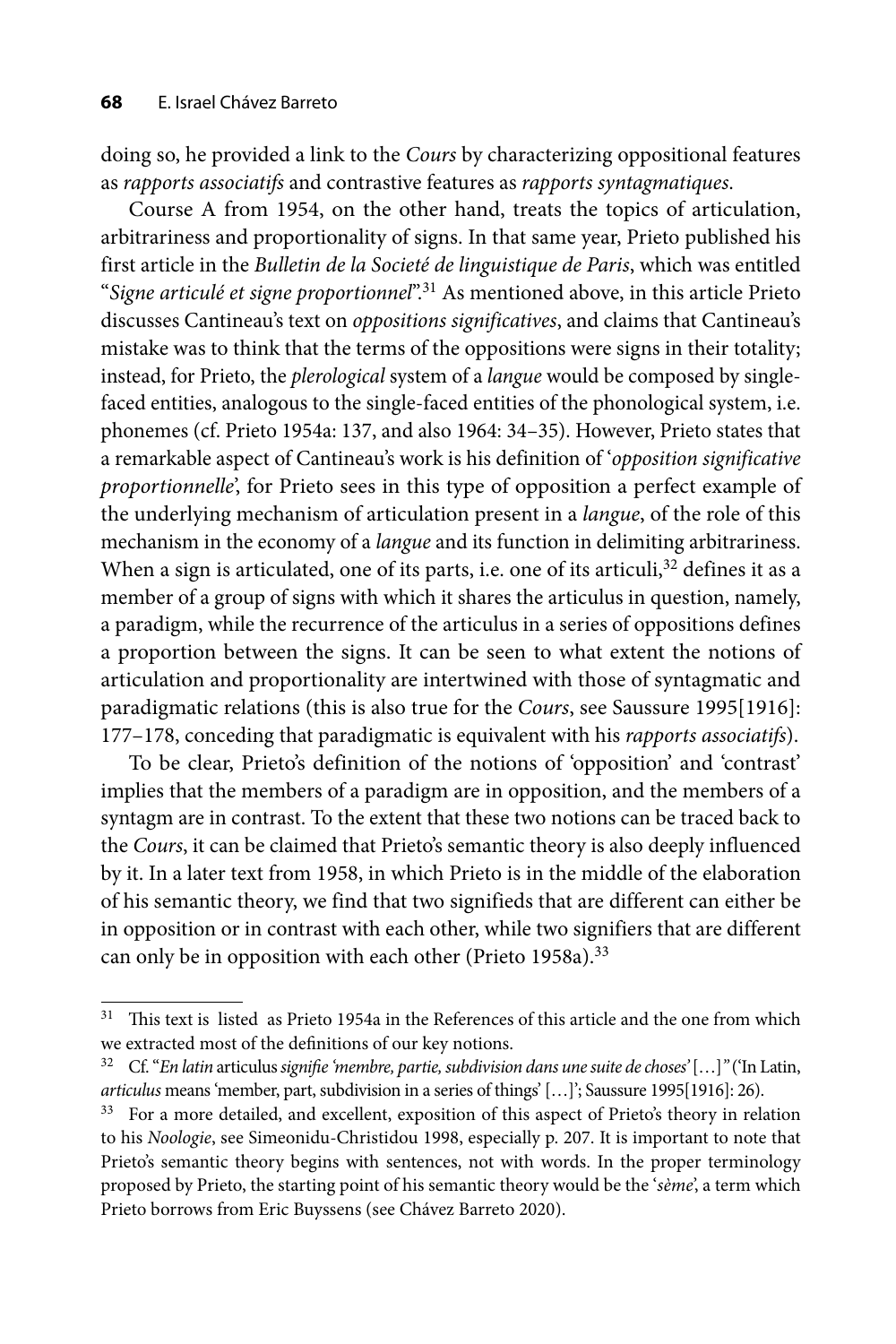We are aware of the reactions that the equation of the *Cours*' *rapports associatifs* with the notion of *paradigmatic* relations can evoke (cf. Meschonnic 2009 and Joseph's 2018 comment<sup>34</sup>). It would seem that this treatment would tend towards a fixation of the elements of the paradigm, and render the *rapports* merely the dissection tools of linguists. Indeed, in the *Cours*, we can read: "*Les groupes formés par association mentale ne se bornent pas à rapprocher les termes qui présentent quelque chose de commun; l'esprit saisit aussi la nature des rapports qui les relient dans chaque cas et crée par là autant de séries associatives qu'il y a de rapports*  divers" (Saussure 1995[1916]: 173), and later on: "*Un mot quelconque peut toujours évoquer tout ce qui est susceptible de lui être associé d'une manière ou d'une autre*" (Saussure 1995[1916]: 174).35

It seems that a correct assessment of this particular problem from Prieto's point of view would have to take into account his definition of 'word', and his treatment of morphology (which is heavily influenced by Martinet's idea of *moneme*<sup>36</sup> and of the first articulation, cf. Prieto 1954a: 137), but these aspects will not be discussed here for reasons mentioned above: they are too intertwined with Prieto's phonological theory. Let us simply note that Prieto's notion of paradigm is interconnected with that of *commutation* – a notion that, as he explicitly says, he understands following Hjelmslev,<sup>37</sup> and secondly, underscore the asymmetry that Prieto identifies between content and expression planes. This distinction is crucial.

<sup>34</sup> See also Capt-Artaud 2007 where the author also relates Saussure's *rapports associatifs* to Prieto's theory. One of the many interesting points brought up by Capt-Artaud is that while she criticizes the Hjelmslevian notion of paradigm (Capt-Artaud 2007: 55), she deems Prieto's treatment of 'opposition' and 'contrast' as very useful to explain the purely semantic aspect of Saussure's *rapports associatifs* (cf. Capt-Artaud 2007: 62 ff.).

<sup>&</sup>lt;sup>35</sup> "Mental association creates other groups besides those based on the comparing of terms that have something in common; through its grasp of the nature of the relations that bind the terms together, the mind creates as many associative series as there are diverse relations" (Saussure 2011[1916]: 125); "[a] word can always evoke everything that can be associated with it in one way or another" (Saussure 2011[1916]: 126).

<sup>&</sup>lt;sup>36</sup> 'Moneme' is understood by Martinet, as well as by Prieto (see Prieto 1975: 33, where he notices that the term was coined by Frei, not by Martinet), as the minimum sign, to wit, the entities with which the first articulation works (see Martinet 1972[1960]: 23).

 $37$  The term 'commutation' was indeed a coinage of glossematics, but its adoption by functionalists inevitably changed its content. Prieto (1960: 55–58) explains that for Hjelmslev, commutation is a function between two members of a paradigm, whereas for other linguists, such as Martinet, commutation is a procedure for determining the pertinent features of phonemes. For Prieto, commutation is useful to explain the pertinence of a feature, but not for determining that a given feature is pertinent (cf. Prieto 1972: 35). It is precisely because commutation explains the pertinence of a feature that Prieto's understanding of it is closer to Hjelmslev's (i.e. as a relation between two members of a paradigm).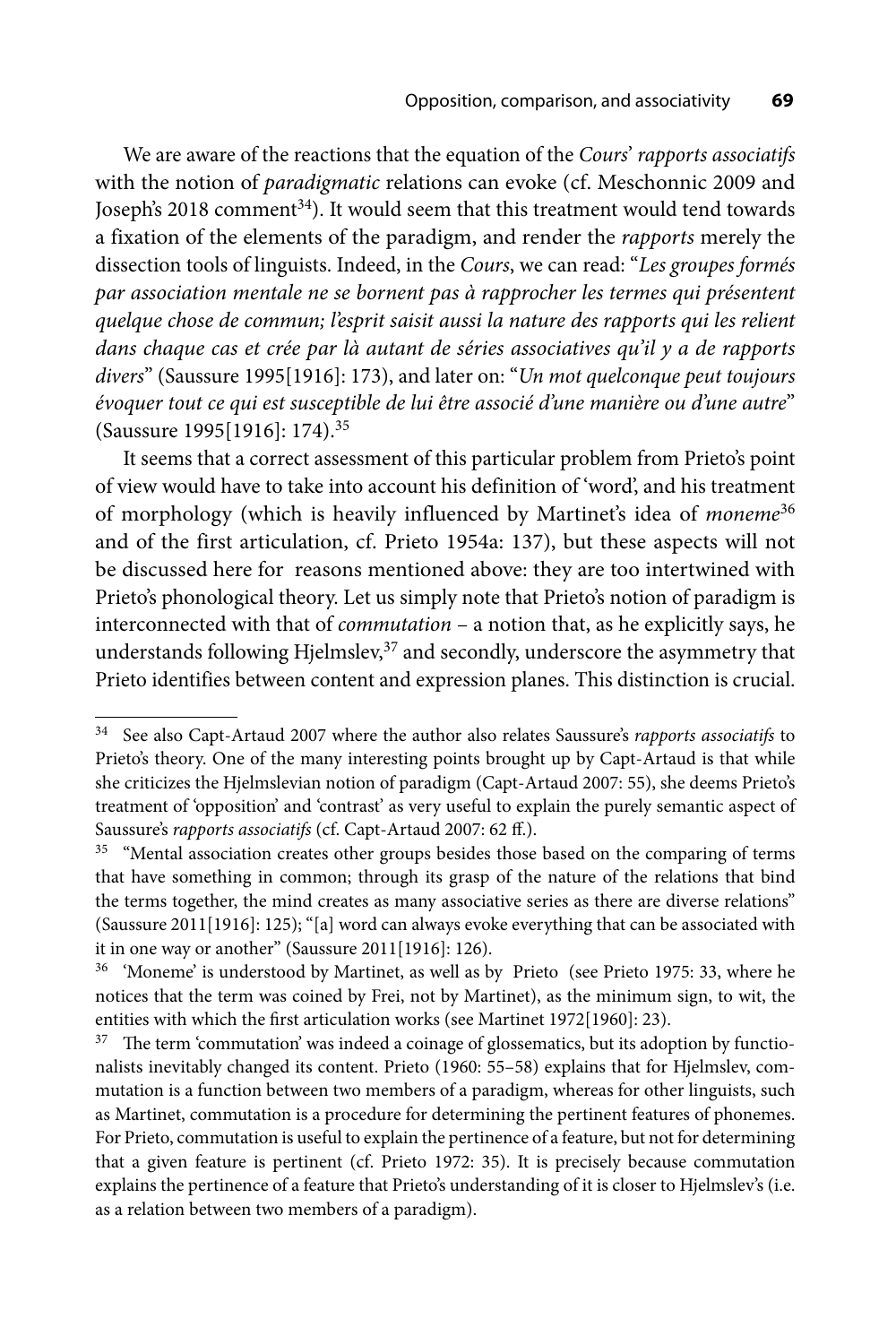When Prieto says that two signifieds that are different can either be in opposition or in contrast he means that they can be, or not, realizing the same sense, but the commutability of the elements of the signifier that are involved in the changing of the elements of the signified is not determined by the sense, but by the pertinent features of the signified that are necessarily present in the sense (Prieto 1954a: 58– 59). In other words, for Prieto, the paradigms on the content plane are not always in a relation of exclusion, and for determining if they are in inclusion or intersection, it is necessary to distinguish neatly between the abstract class of signifieds and the concrete entities of sense, just as sounds and phonemes are distinguished in the analysis of the expression plane (cf. Prieto 1954a: 60–63).

A correct assessment of what the notion of paradigm implies for Prieto concerning the *Cours*' *rapports associatifs* requires taking a look at how these notions work within Prieto's semiotic theory.

#### **Classes and concepts**

We have seen that what is treated in the *Cours* as *rapports associatifs* is reinterpreted by Prieto as a paradigmatic relation; we have also seen that the relationship holding between the elements of a paradigm is that of opposition. For two elements to be opposed they must have some similarities and some dissimilarities; that is to say, there must be a basis of comparison upon which the two elements can be said to be different.

In this sense, the *rapports associatifs* can be related to the *rapports de comparaison* for it is both the comparison between two elements and the recognition of their difference that allows us to identify them as members of the same or of a different paradigm.

In the *Cours*, the *rapports de comparaison* are introduced as part of the definition of value (cf. Saussure 1995[1916]: 159). A value, it is stated in the *Cours*, is always relational. The relations that determine a given value are of two orders. First, there is a relation of the thing whose value is to be determined to a "dissimilar thing", for which it is exchangeable. Second, a relation to a "similar thing" that can be compared to the thing whose value is to be determined. This is the *rapport de comparaison*.

It is possible to say that both the *rapports associatifs* and the *rapports de comparaison* create "groups" (cf. Thibault 1996: 257, where he also speaks of "grouping"), or even sets. The *rapports associatifs* as defined in the *Cours* can work on the basis of morphological structure, phonetic resemblance, or semantic kinship ('*analogie des signifiés*' ['analogy of the signifieds']; Saussure 1995[1916]: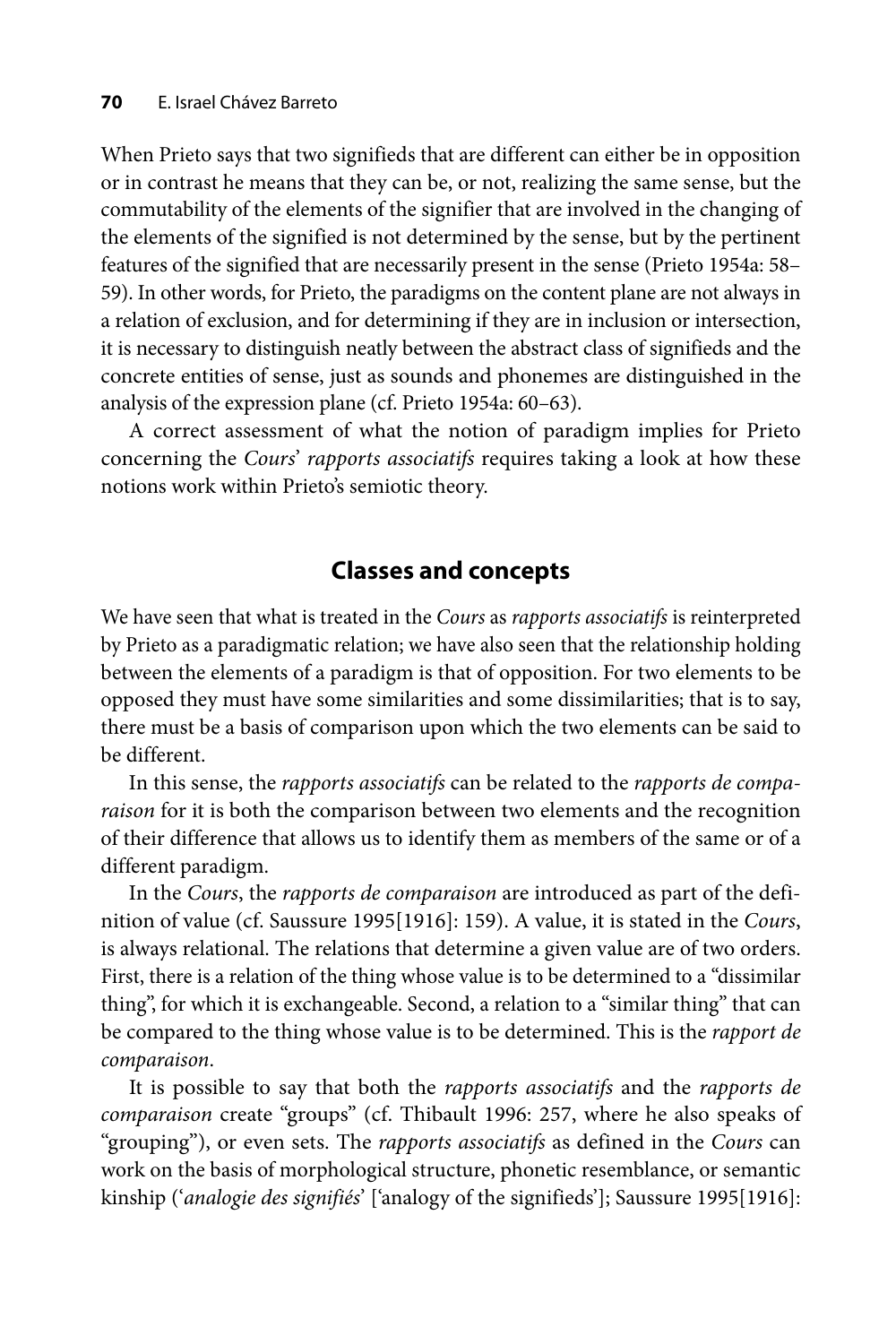174); itseems to us that therefore they work mainly on the basis of proportionality and articulation. Both proportionality and articulation, as principles of a *langue*, are factors of order and of classification. Thus, a *rapport d'échange* on the basis of which synonimity between two words could be established, necessarily implies *rapports de comparaison* and *rapports associatifs*.

We have seen in the previous sections that the early Prieto dealt in depth with these principles in linguistics. The richness of Prieto's position comes from the "epistemological" interpretation he makes of these tenets. It seems, however, that his "epistemological" interpretation can be better termed 'cognitive', and thus 'semiotic', inasmuch as he reached parallel conclusions to that of Sebeok (2001: 3, 8) in conceiving semiotics as a study of forms of knowledge.<sup>38</sup>

The use Prieto made of set theory<sup>39</sup> allowed him to generalize these principles to knowledge *tout court*. In his view the *rapports associatifs* and *rapports de comparaison* were something like "set predicates"; namely predicative functions that create partitions in, and thus order, a given substance.<sup>40</sup> The form that arises from this partitioning is a form that defines a "cognitive construction" (cf. Prieto 1988: 62). This position of Prieto's is clearly presented in his article from 1990 "*Classe et concept*". In order to appreciate the contribution Prieto makes to general semiotics in this article, it is necessary to state clearly what he understands by 'class' and 'concept'.

A 'concept<sup>'41</sup> for Prieto is defined as a predicative function with the form ' $x +$ (-) is *y*'. *X* and *y* are here variables and they occupy "syntactic places", and '+' or '-' denote the "positive" or "negative" value of the predicative function (and thus  $x - i s y'$  is read as '*x* is not *y*'). However, for this predicative function to be a proper 'concept', one of its "syntactic places" (the variable *x* or *y*) must be non-empty; thus, a 'concept' would be, for instance, ' $x +$  is white'. The extension of a concept is the set of objects, or arguments, pertaining to a given universe of discourse that can saturate the empty syntactic place of the predicative function that defines the concept (i.e. that can turn the predicative function into a true proposition). Accordingly, the extension of a concept is defined also by its complement, i.e. by all

<sup>&</sup>lt;sup>38</sup> This interpretation of Prieto's theory, and the advantages it could have for a general semiotics have been dealt with in Chávez Barreto 2018: 106–107 and in Chávez Barreto 2019. <sup>39</sup> Set theory can be defined as a branch of mathematics which studies sets. Prieto often would speak of *logique des classes* instead. The reference he often quotes in this regard is Russell and Whitehead's *Principia Mathematica*, which might explain why he spoke of the logic of classes and not of set theory. Chávez 2020 struggles with this problem in a way that is not very satisfactory.  $40$  This ordering is made in substance itself, according to Prieto 1988: 62. This is why the contrastive aspect of a feature is termed a 'dimension' of the object; and it refers to *something*  exhibited by the "materiality" of it. This idea was hinted at already in Prieto 1975.

<sup>&</sup>lt;sup>41</sup> Both 'concept' and 'class' are technical terms in Prieto's theory.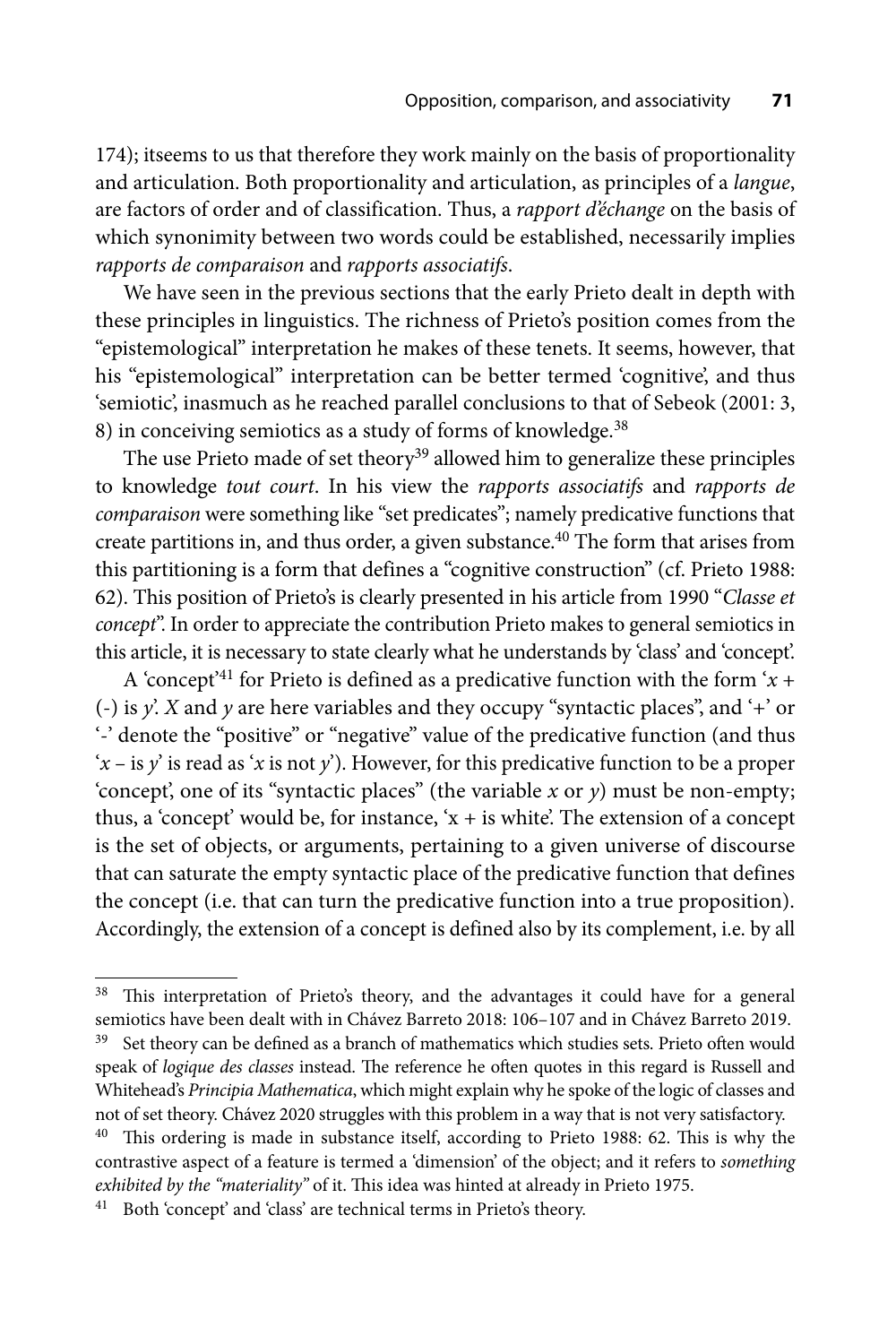the other objects that pertain to the same universe of discourse but which cannot saturate the empty syntactic place of the predicative function that defines the concept. Thus, a concept for Prieto is a predicative function that groups elements pertaining to one and the same universe of discourse. It is therefore a homoplanar relation, and inasmuch as it is so, it can be seen as oppositional.

A 'class', on the other hand, is a predicative function of a different form. The schema Prieto uses to symbolize it is the following:  $x + (-) \rightarrow y$ . Again, for this predicative function to be able to determine a 'class', one of its syntactic places must be non-empty. The difference between a class and a concept, is that the underlying relation expressed by each of them as predicative functions is, for concepts, attribution; and for classes, causality. This is expressed linguistically by 'is' in the case of concepts; and by 'signifies' or 'produces' in the case of classes. It is important to note that 'is', 'signifies' and 'produces' serve here as mere labels for a cognitive construction that in the first case attributes a feature to an object, and in the second and third cases links a set of objects in one universe of discourse to a set of objects in *another* universe of discourse. A class can be thus called a heteroplanar relation, and to this is due its being a relation of signification.

In this sense, concepts can be said to be established on the basis of *rapports de comparaison* and *rapports associatifs*; while classes work on the basis of *rapports d'échange* (Prieto 1990: 65–66). What should be underscored here is the fact that 'concept' is being used here in a technical sense: it does not mean 'signified' as it does in the *Cours* (e.g. in Saussure 1995[1916]: 99), but it simply denotes a onefaced entity that partakes of a semiotic structure, and in this sense a phoneme, or rather a given phonological content, could be called a concept. In the same way, 'class' is being used here as a technical term: the members of a class will be twofaced entities that partake of a semiotic structure, and a moneme, to the extent that it is a two-faced entity, would thus be a class.

Now, for Prieto, classes are *logically* previous to concepts; i.e. it is only "after" the subject "recognizes" the relation of equivalence that the subject groups together certain objects that are capable to saturate the empty syntactic place of a predicative function that defines a class, and seeks to establish the concept that determines such given set of objects. Conversely, what groups together certain objects is precisely that they are able to transform the predicative function that defines a class into a true proposition. This is nothing more than a consequence of Prieto's statement that knowledge and praxis always come together; and that an object does not (and could not) precede knowledge (Prieto 1975: 92–94, 151–152).

This might seem contradictory considering the "substantialist" position Prieto often professed (e.g. Prieto 1975: 88, 126–127), yet it is not. On the one hand, the pertinence of a feature is never something that the feature possesses in itself, and,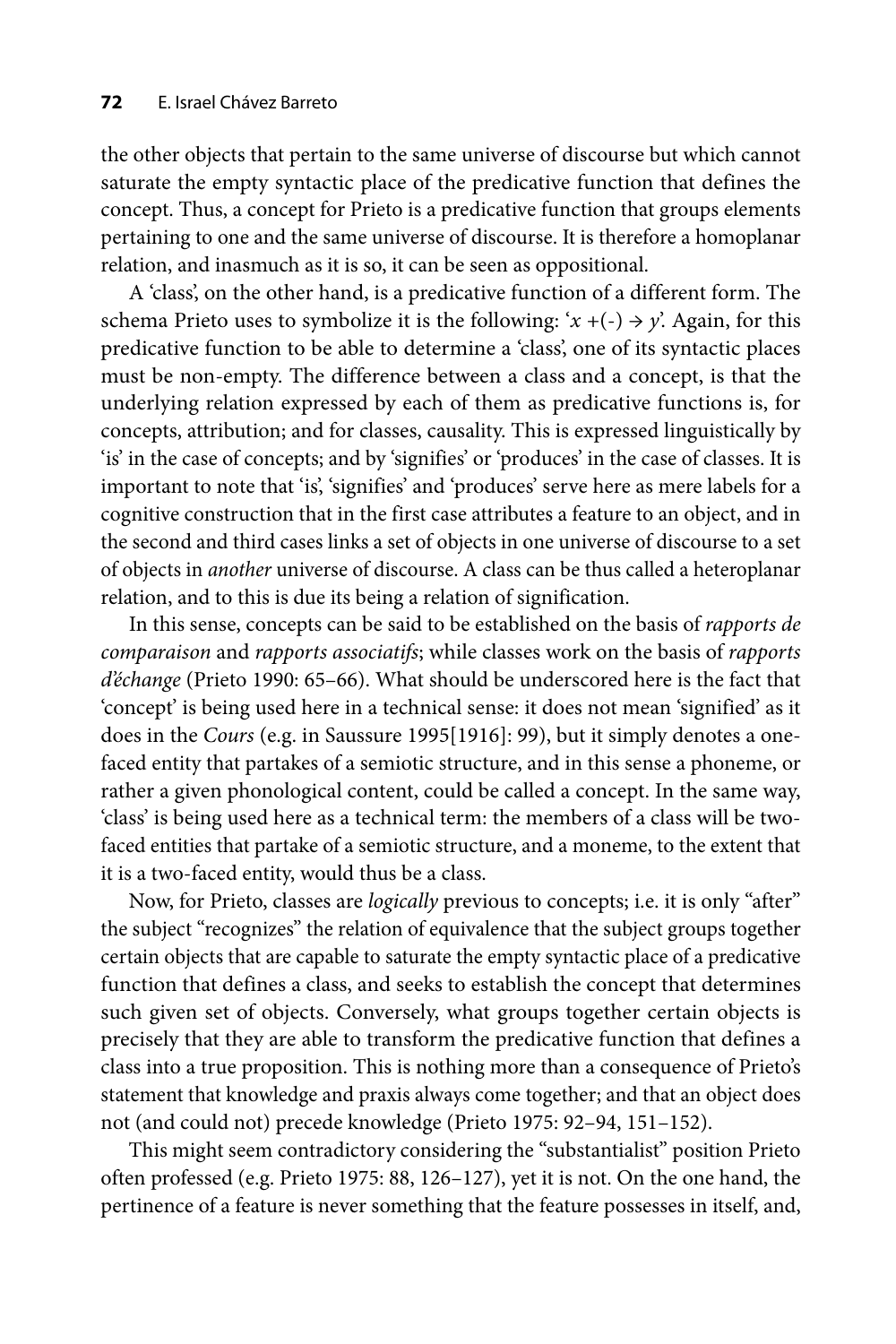on the other hand, the very recognition of the feature as such implies both the cognitive apprehension of the object and its materiality, for the feature cannot be recognized without it being afforded by the object's materiality and without the pertinence criteria supplied by a practice. Therefore, the pertinence of the white colour of a sheet of paper is not inherent to the whiteness, nor to the paper: the pertinence of the white colour is dependent upon the practice executed by the subject using, or trying to produce, the sheet of paper. Nevertheless, the possibility of recognizing whiteness in the paper must be afforded by the paper. According to Prieto, the pertinent features that define classes and concepts must always have a material correlate, and this is as true for 'signified' and 'sense' as it is for 'white' and 'white paper'.

## **Conclusion**

We conclude this paper with two remarks. It seems that we have shown the continuity between some problems treated by the early Prieto in his linguistic works and the solutions he gave in them, and the theoretical semiotic position developed by the late Prieto. This continuity takes the form of a generalization of principles, but this generalization is far from reducing cognition (or even *semiosis*) to a linguistic mechanism. Perhaps the more eloquent proof of this is the link Prieto established between his semiotic position and certain psychological theories, the most interesting for the present work being Jean Piaget's genetic epistemology<sup>42</sup> (cf. for instance, Prieto 1990: 60, 66). A proper examination of the consequences this link has, however, would call for another study on Prieto as reader of Piaget.

The second and last remark is that Prieto was always very well aware of the central role of both the *rapports de comparaison* and the *rapports d'échange*. In an interview he gave to a Mexican journal in 1979, on the occasion of an academic visit to Mexico City, Prieto (1979: 8) stated:

*El estructuralismo de Troubetzkoy parte del sistema de oposiciones que es el sistema fonológico, pero para explicarlo mediante otro tipo de relaciones que es la significación [sic]. El estructuralismo europeo, especialmente el de tradición saussuriana [sic] de Hjelmslev y Troubetzkoy, nunca ignoró el sujeto ni tuvo miedo del 'mentalismo'.*

Trubetzkoy's structuralism departs from a system of oppositions which is the phonological system, but it does so in order to explain it by means of another type of

 $42$  The relationship between Piaget and Prieto, especially the importance of Piaget for the late semiotic theories of Prieto, was repeatedly pointed out to me as being decisive by Pierre Pellegrino in the course of our talks in Buenos Aires during the 14th World Congress of Semiotics, so let me place here a sign of my deepest gratitude to him.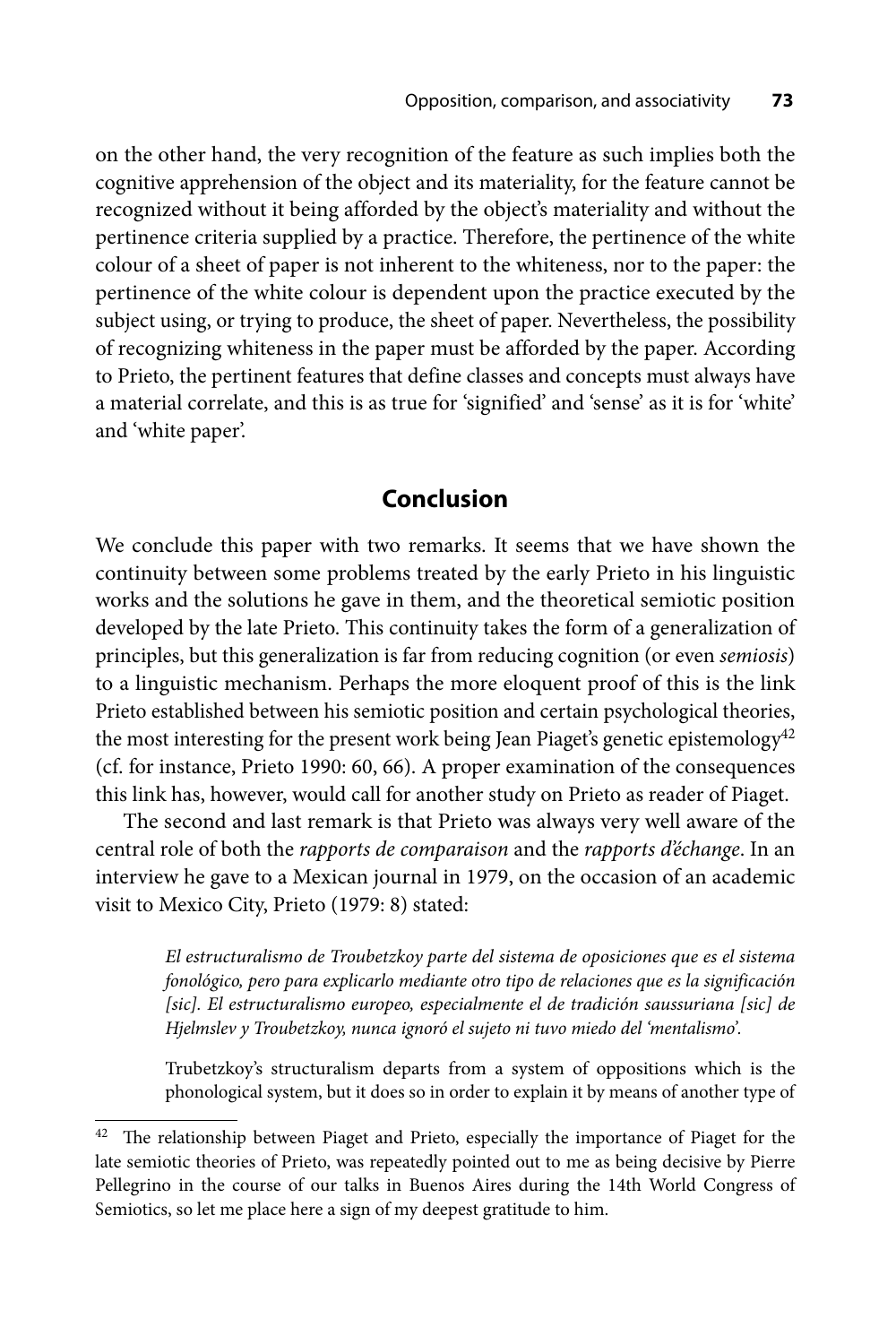#### **74** E. Israel Chávez Barreto

relations, namely [relations] of signification. European structuralism, especially the one in the Saussurean tradition of Hjelmslev and Trubetzkoy, never ignored the subject nor was it afraid of "mentalism".

It is thus necessary to acknowledge that the notions of opposition, comparison and associativity in Prieto's theory are dependent upon that of signification, for it is by means of classes that concepts are to be explained. The necessity of putting these approaches to work in the elaboration of a general semiotic theory that can synthesize the current findings in our field (e.g. the recent theories being proposed by biosemioticians) with the so-called "Saussurean" tradition is thus made evident.

**Acknowledgements:** I thank Ekaterina Velmezova, and the reviewers of this paper for all the comments and suggestions that helped improve the text. A major part of the research for this article was done at the Luis J. Prieto Archives of the *Universidad Nacional de Córdoba* and the Institute of Linguistics of the *Universidad de Buenos Aires*. I wish to thank the personnel of both archives, especially Analía Santillán and Lucas Miranda at Córdoba, and Camila Indart, Martina Damato and Guillermo Toscano y García at Buenos Aires. A special acknowledgement goes to María Teresa Dalmasso and María Inés Arrizabalaga, who helped me considerably during my time in Argentina. My research in Argentina was funded by a Dora Plus activity 1.2. PhD mobility scholarship granted to me by the Estonian Archimedes Foundation and the European Regional Development Fund, plus support from PRG314.

## **References**

Alonso, Amado 1935. *El problema de la lengua en América*. Madrid: Espasa-Calpe.

- Akamatsu, Tsutomu 2008. Opposition in phonology. *Contextos* 25–26(49/52) [2007–2008]: 137–170.
- Barrenechea, Ana María 1996. Amado Alonso en el Instituto de Filología de la Argentina. *CAUCE. Revista de Filología y su Didáctica* 18/19: 95–106.
- Becker, Carl Lotus 1991[1932]. *The Heavenly City of the Eighteenth-Century Philosophers*. New Haven: Yale University Press.
- Cantineau, Jean 1951. Les oppositions significatives. *Cahiers Ferdinand de Saussure* 10: 11–40.
- Capt-Artaud, Marie-Claude 2007. De l'essence double de l'arbitraire: "quelques conséquences voilées". *Cahiers Ferdinand de Saussure* 60: 55–72.
- Chávez Barreto, Eugenio Israel 2018. Ententionality and Pertinence: Framing end[directedness within two semiotic theories.](https://doi.org/10.1007/s12304-018-9317-z) *Biosemiotics* 11: 105–120. https://doi. org/10.1007/s12304-018-9317-z
- Chávez Barreto, Eugenio Israel 2019. *Funktionskreis* and the stratificational model of semiotic structures: Jakob von Uexküll, Luis Prieto and Louis Hjelmslev. *Sign System Studies* 47(1/2): 69–87. https://doi.org/10.12697/SSS.2019.47.1-2.02
- Chávez Barreto, Eugenio Israel 2020. Abstraction, cognition and communication. On Luis J. Prieto as reader of Eric Buyssens. *Episteme* [23: 231–250. https://doi.org/10.38119/](https://doi.org/10.38119/cacs.2020.23.10) cacs.2020.23.10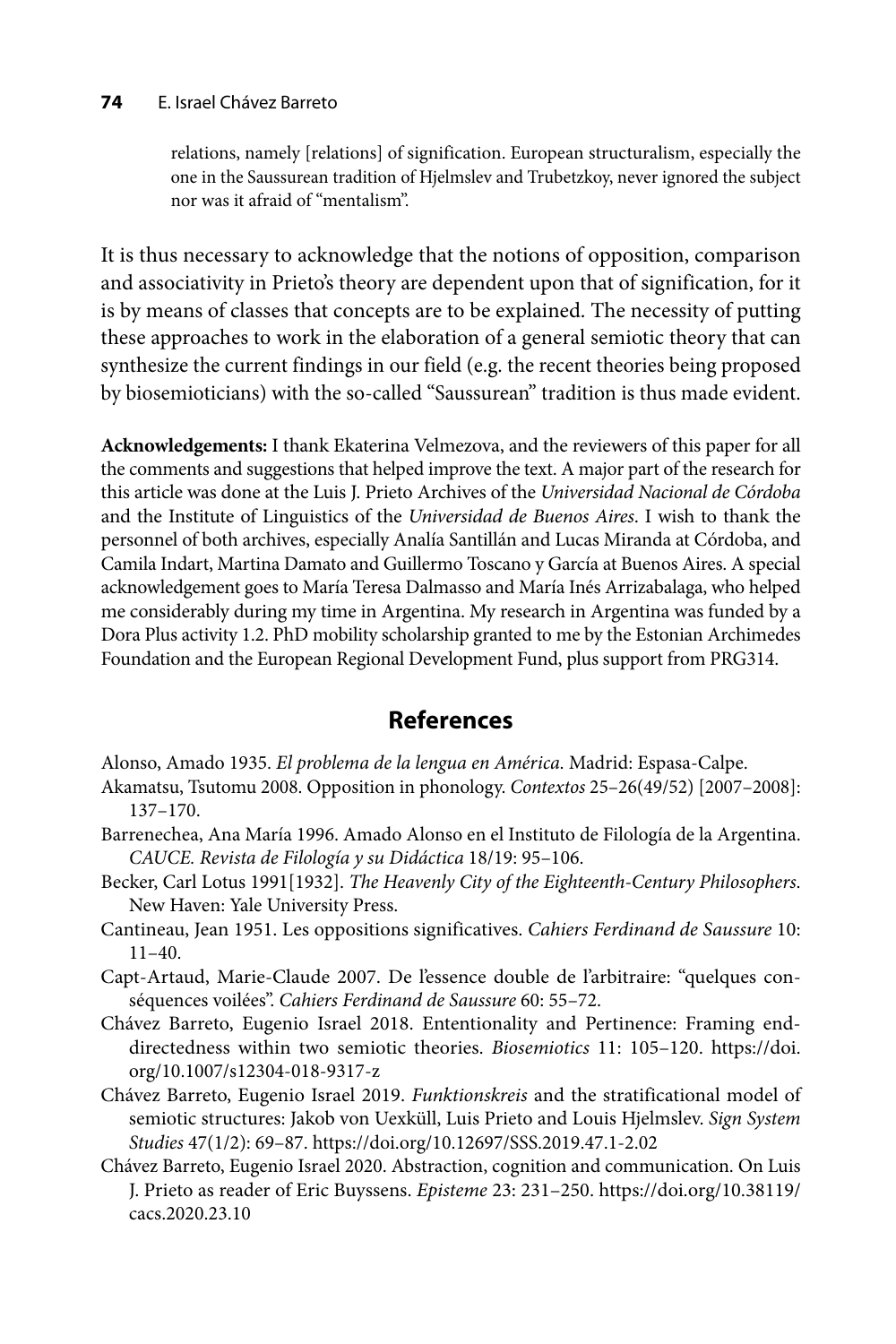Chávez Barreto, Eugenio Israel 2021. A small note on phonology and semiotics, à propos the influence of Roman Jakobson in Luis Prieto's *Fonología del Español Moderno*. In: Gramigna, Remo; Griffin, Jonathan; Salupere, Silvi; Sütiste, Elin (eds.), (*Re)Considering Roman Jakobson*. (Tartu Semiotics Library 23.) Tartu: Tartu University Press, 95–108.

De Mauro, Tullio 1995. Notes to the *Cours de linguistique génerale*. In: Saussure, Ferdinand

- de 1995[1916]. *Cours de linguistique générale*. (Critical edition prepared by Tullio de Mauro.) Paris: Payot, 405–495.
- Fadda, Emanuele 2013. *L. J. Prieto ou le dernier sémiologue structurel*. Presentation at the 19th International Congress of Linguists.
- Giammateo, Mabel; Albano, Hilda 2007. Los estudios lingüísticos en Argentina: un breve panorama. *Hispanic Issues Online* 2: 113–120.
- Hjelmslev, Louis Trolle 1970. *Essais Linguistiques*. (Travaux du Cercle Linguistique de Copenhague 12.) Copenhagen: Bianco Lunos Bogtrykkeri A/S.
- Joseph, John E. 2015. Iconicity in Saussure's linguistic work, and why it does not contradict [the arbitrariness of the sign.](https://doi.org/10.1075/hl.42.1.05jos) *Historiographia Linguistica* 42(1): 85–105. https://doi. org/10.1075/hl.42.1.05jos
- Joseph, John E. 2018. "This eternal wanderer": A non-dogmatic reading of Saussure. In: Joseph, John E.; Velmezova, Ekaterina (éds), *Le Cours de linguistique générale*: *réception, diffusion, traduction* (*Cahiers de l'ILSL* 57), 197–206.
- Koerner, Ernst Frideryk Konrad 1973. *Ferdinand de Saussure: Origin and Development of his Linguistic Thought in Western Studies of Language*. Braunschweig: Vieweg.
- Martinet, André 1949. La double articulation linguistique. *Travaux du Cercle Linguistique de Copenhague* 5: 30–37.
- Martinet, André 1972[1960]. *Elementos de lingüística general*. (Calonge Ruíz, Julio, trans.; Martinet, André, pref.) Madrid: Gredos.
- Meschonnic, Henri 2009. Traduire, et la Bible, dans la théorie du langage et de la société. *Nouvelle revue d'esthétique* 1(3): 19–25. https://doi.org/10.3917/nre.003.0019
- Prieto, Luis Jorge 1952. Remarques sur la nature des oppositions distinctives basées sur l'accentuation monotonique libre. *Revista de la Facultad de Filosofía y Humanidades*  $4(1/3): 5-10.$
- Prieto, Luis Jorge 1953. *Fonología del español moderno*. (Doctoral thesis). Córdoba: Universidad Nacional de Córdoba.
- Prieto, Luis Jorge 1954a. Signe articulé et signe proportionnel. *Bulletin de la Société de linguistique de Paris* 50(1): 134–143.
- Prieto, Luis Jorge 1954b. Traits oppositionnels et traits contrastifs. *Word* 10: 43–59. https:// doi.org/10.1080/00437956.1954.11659512
- Prieto, Luis Jorge 1958a. D'une asymétrie entre le plan de l'expression et le plan du contenu de la langue. *Bulletin de la Société de linguistique de Paris* 53(1): 86–95.
- Prieto, Luis Jorge 1958b. Rapport paradigmatique et rapport syntagmatique sur le plan du contenu. In: Cazacu, Boris *et. al.* (éds), *Omagiu lui Iorgu Iordan*. Bucarest: Ed. Acad. RPR, 86–95.
- Prieto, Luis Jorge 1960. À propos de la commutation. *Cahiers Ferdinand de Saussure* 17: 53–63.
- Prieto, Luis Jorge 1964. *Principes de noologie*. *Fondements de la théorie fonctionnelle du signifié*. The Hague: Mouton.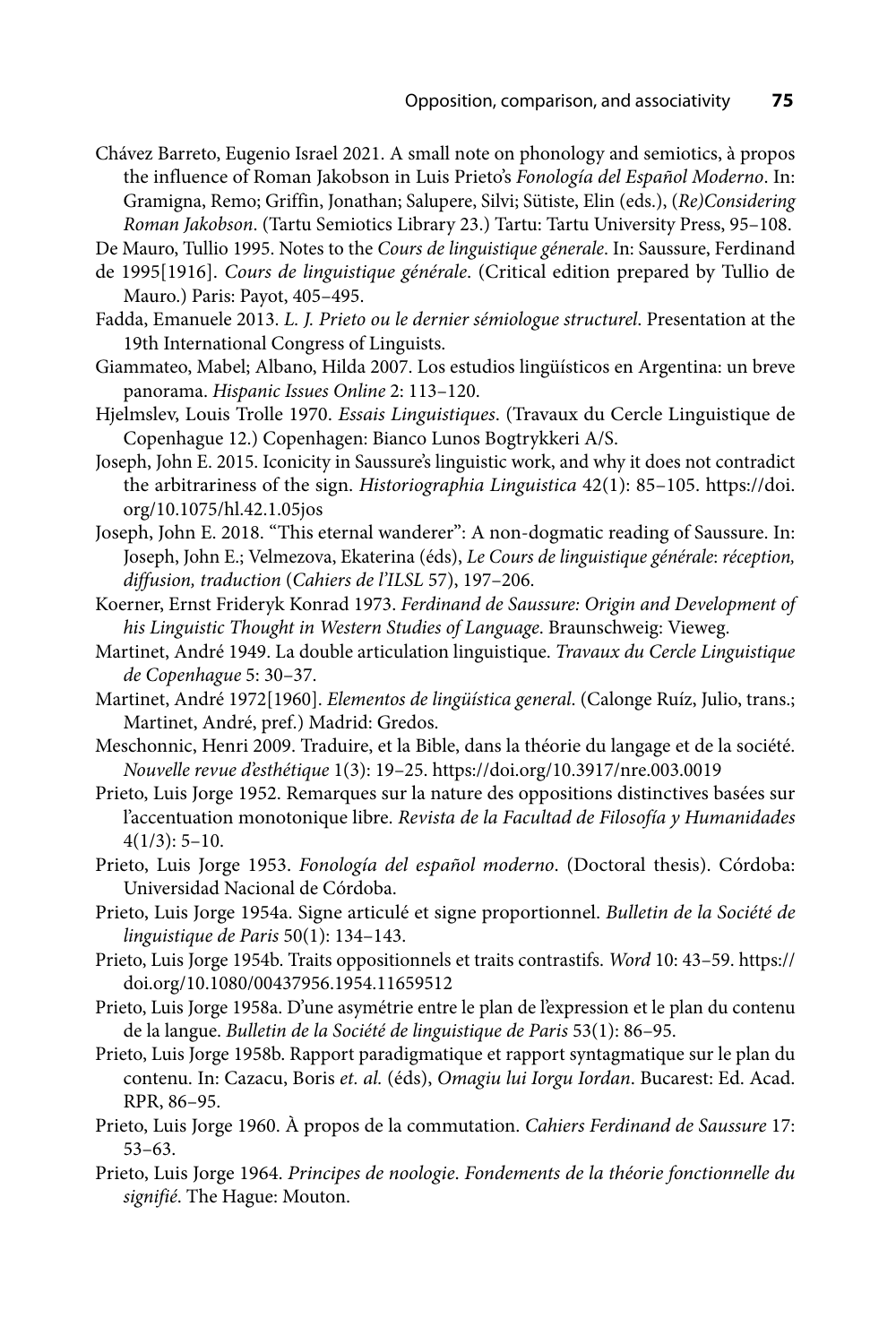Prieto, Luis Jorge 1966. *Messages et signaux.* Paris: PUF.

- Prieto, Luis Jorge 1972. La commutazione e i problemi della conoscenza. In: "*Linguistica, semiologia, espistemologia". Atti del Convegno internazionali di studi, Roma 16–17 aprile 1971*. Italy: Bulzoni, 33–55.
- Prieto, Luis Jorge 1975. *Pertinence et pratique*. *Essai de sémiologie*. Paris: Les Éditions de Minuit.
- Prieto, Luis Jorge 1977[1975]. *Estudios de lingüística y semiología generales*. México: Nueva Imagen.(Promio, Jorge, trans.; Sercovich, Armando, rev.) [This translation was fully recognized and authorized by Prieto.]
- Prieto, Luis Jorge 1979. Semiología, ciencias, epistemología y psicoanálisis: las relaciones del saber. Entrevista a Luis J. Prieto. [The interview was conducted by Antonio Marimón and Carlos Zolla.] *Sábado* 63 (supplement to the newspaper *Uno más Uno*), February 3, 1979: 6–8.
- Prieto, Luis Jorge 1988. Caractéristique et dimension. Essai de définition de la syntaxe. *Cahiers Ferdinand de Saussure* 42: 25–63.
- Prieto, Luis Jorge 1990. Classe et concept: sur la pertinence et sur les rapports saussuriens "de comparaison" et "d'échange". In: Amacker, René; Engler, Rudolf (éds), *Présence de Saussure, Actes du Colloque International de Genève (21–23 mars 1988)*. Geneva: Droz, 55–71.
- Prieto, Luis Jorge 1997. Ferdinand de Saussure (1857–1913), Cours de linguistique générale, 1916. *Cahiers Ferdinand de Saussure* 50: 15–16.
- Redard, Georges 1991. Hommage à L. J. Prieto. *Cahiers Ferdinand de Saussure* 45: 3–20.
- Saussure, Ferdinand de 1995[1916]. *Cours de linguistique générale*. (Critical edition prepared by Tullio de Mauro.) Paris: Payot.
- Saussure, Ferdinand de 2011[1916]. *Course in General Linguistics.* (Baskin, Wade, trans.) New York: Columbia University Press.
- Saussure, Louis de 2006. Geneva School of linguistics after Saussure. In: Brown, Keith (ed.), *Encyclopedia of Language & Linguistics* 5. [\(2nd ed.\) Oxford: Elsevier, 24–25. https://doi.](https://doi.org/10.1016/B0-08-044854-2/01349-3) org/10.1016/B0-08-044854-2/01349-3
- Sebeok, Thomas Albert 2001. *Signs: An Introduction to Semiotics*. Toronto: University of Toronto Press.
- Seriot, Patrick 2020. The Russian trail: Dmitrievsky, the little drama metaphor and dependency grammar. In: Imrény, András; Maziotta, Nicolas (eds.), *Chapters of Dependency Grammar: A Historical Survey from Antiquity to Tesnière*. Amsterdam, Philadelphia: John Benjamins Publishing Co., 253–275. https://doi.org/10.1075/slcs.212.09ser
- Siertsema, Bertha 1965. *A Study of Glossematics: Critical Survey of its Fundamental Concepts*. The Hague: Martinus Nijhoff.
- Simeonidu-Christidou, Teta 1998. An analysis of features of meaning by Prieto. *Semiotica*  122(3/4): 205–215. https://doi.org/10.1515/semi.1998.122.3-4.205
- Thibault, Paul J. 1996. *Re-reading Saussure: The Dynamics of Signs in Social Life*. London: Routledge.
- Valiñas Coalla, Leopoldo 1994. Las líquidas erres del español. *Estudios de Lingüística Aplicada* 12(19/20): 105–118.
- Vallejos, Óscar 2015. La construcción de la lingüística general en el espacio académico argentino: Notas de una investigación en curso. *Cuestiones de Sociología* 12.<sup>43</sup>

<sup>43</sup> https://www.cuestionessociologia.fahce.unlp.edu.ar/article/view/CSn12a09.